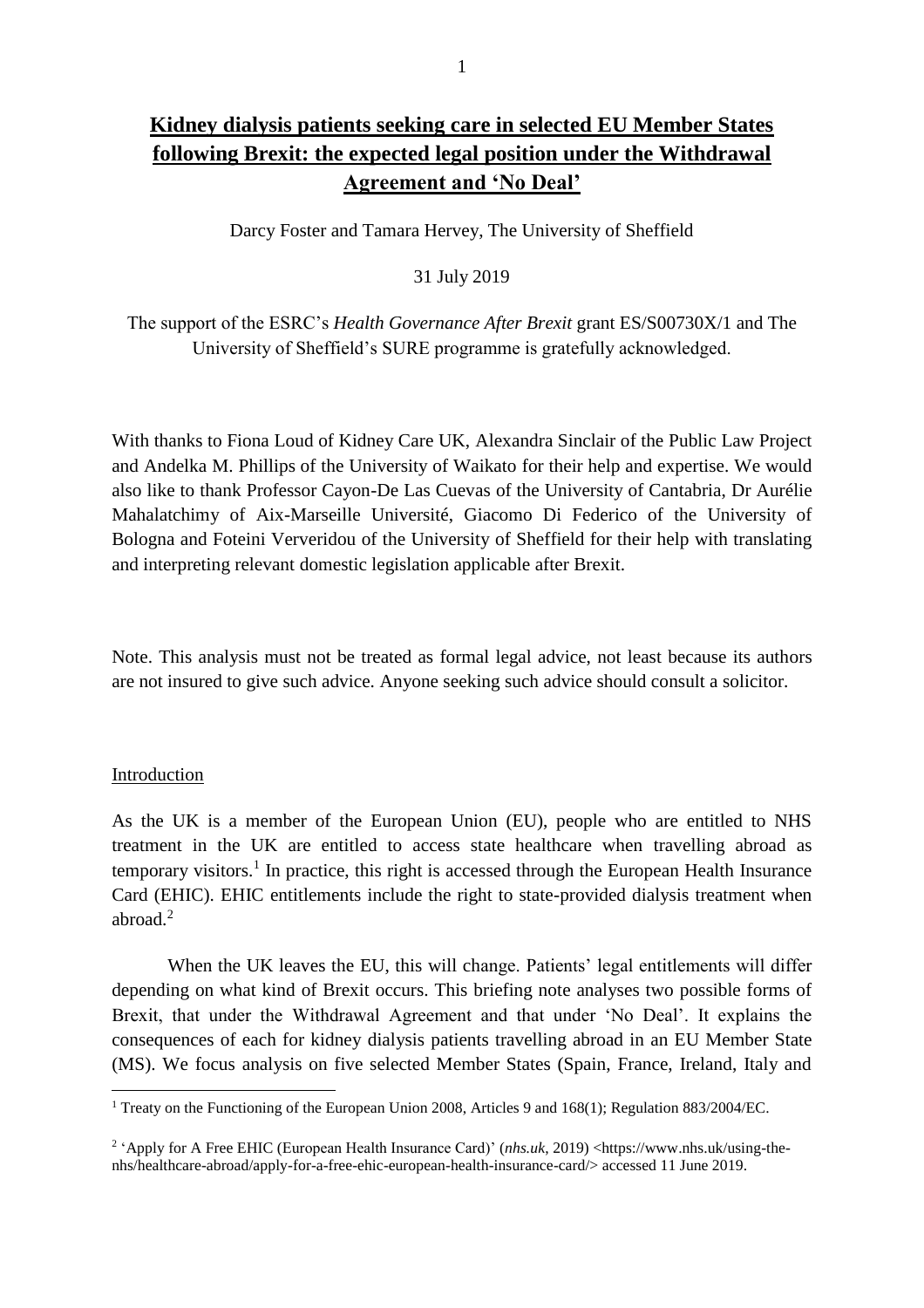Greece) as these are the countries most visited by dialysis patients known to Kidney Care UK.

## EU Legislation

Regulation 883/2004/EC entitles patients to emergency medical treatment that becomes necessary during their stay in the territory of another MS.<sup>3</sup> The regulation is 'directly applicable' in all MS<sup>4</sup> meaning it takes legal effect without any act of transposition into domestic law. Under the European Communities Act 1972, section 2, Regulation 883/2004/EC takes effect in UK law in line with the requirements of EU law. Regulation 883/2004/EC must be applied in preference to any contradictory domestic law, in accordance with the principle of supremacy of EU law. Regulation 883/2004/EC defines 'benefits in kind' which it provides for, as including "long-term care benefits" which the MS pay for directly. $5$ 

Effectively, visitors who are nationals of any EU MS are treated in the same way as locals, the costs of which are offset by a system of reimbursement between EU MS.<sup>6</sup> This right to access healthcare is administered in the form of the EHIC, granting UK nationals access to free or reduced cost healthcare within the European Economic Area (EEA).<sup>7</sup> The EHIC extends the access to emergency healthcare to include the access to kidney dialysis treatment.<sup>8</sup>

The existing rights to free NHS care for EEA nationals and Swiss nationals under EU law and the rights of UK citizens to access cross-border healthcare in the EU MS will

 $\overline{a}$ 

(13) The coordination rules must guarantee that persons moving within the Community and their dependants and survivors retain the rights and the advantages acquired and in the course of being acquired.

<sup>7</sup> Thomas Powell, *Healthcare (International Arrangements) Bill 2017-2019* (Briefing Paper Number 08435 2019) House of Commons Library.

<sup>3</sup> Regulation 883/2004/EC, Article 19.

<sup>4</sup> Article 288 TFEU.

<sup>5</sup> Regulation 883/2004/EC, Article 1(va)(i), "for the purposes of Title III, Chapter 1 (sickness, maternity and equivalent paternity benefits), benefits in kind provided for under the legislation of a Member State which are intended to supply, make available, pay directly or reimburse the cost of medical care and products and services ancillary to that care. This includes long-term care benefits in kind".

<sup>&</sup>lt;sup>6</sup> Regulation (EC) 883/2004 (5) "it is necessary, within the framework of such coordination, to guarantee within the community equality of treatment under the different national legislation for persons covered.

<sup>8</sup> 'Apply for A Free EHIC (European Health Insurance Card)' (*nhs.uk*, 2019) <https://www.nhs.uk/using-thenhs/healthcare-abroad/apply-for-a-free-ehic-european-health-insurance-card/> accessed 11 June 2019.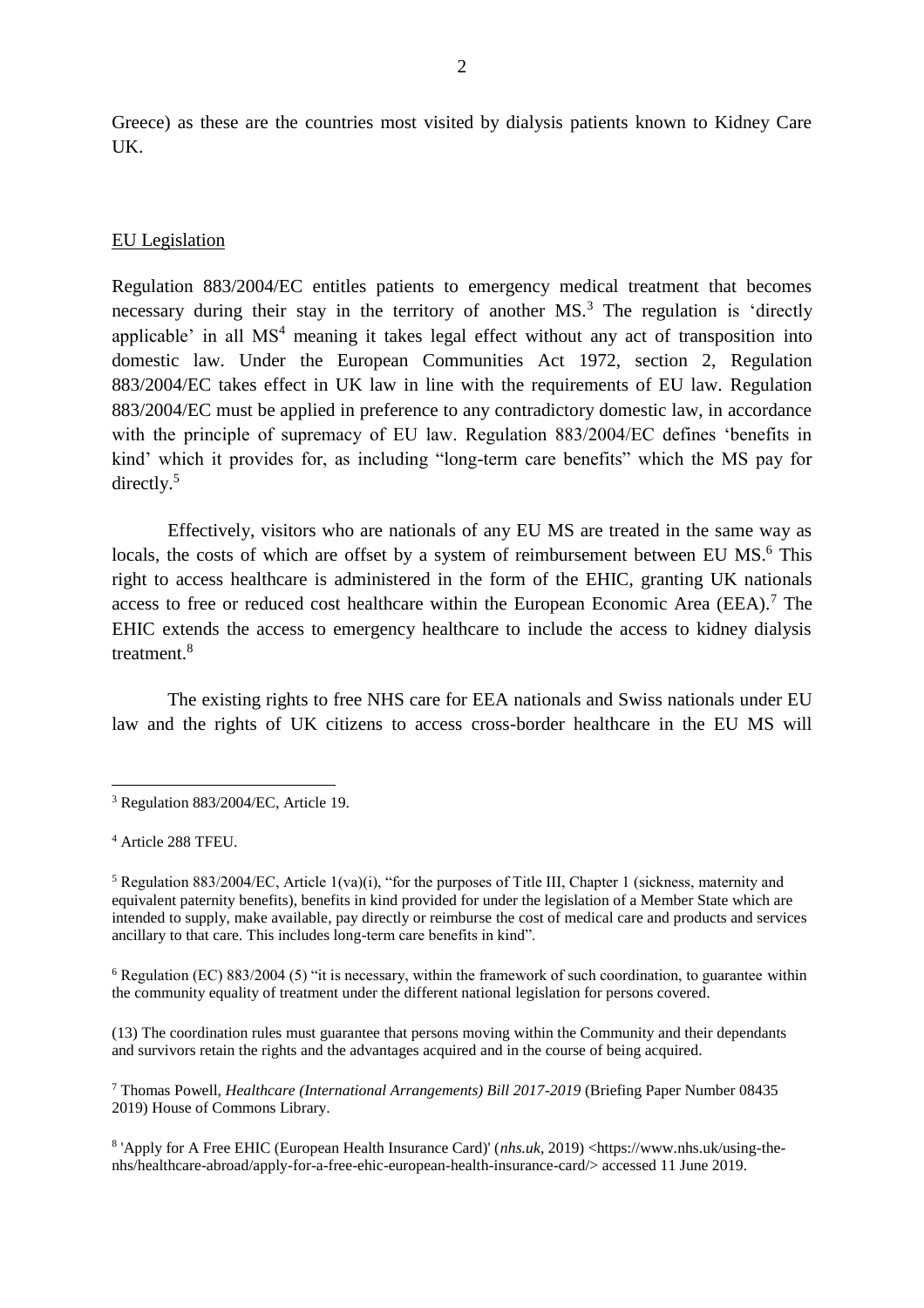continue until the point at which the UK formally leaves the EU,<sup>9</sup> currently scheduled for  $31<sup>st</sup>$ October 2019.

The default position under the UK's EU (Withdrawal) Act 2018 is that, when brought into force, it will ensure legal continuity by converting relevant existing EU law into 'retained EU law' until such time as it is repealed or amended/modified domestically.<sup>10</sup> But this does not mean reciprocal healthcare will continue in the same way as pre-Brexit, because this would require reciprocity from the EU-27 MS.

The Electronic Exchange of Social Security Information<sup>11</sup> (EESSI) is an IT system enabling the exchange of personal data across EU social security institutions.<sup>1213</sup> It provides for an accurate, efficient and secure exchange of the necessary information for treating patients, routing all healthcare documents to the correct destination in another Member State. The information shared is subject to EU data protection legislation: namely, the EU's General Data Protection Regulation (GDPR).<sup>14</sup> The GDPR protects the fundamental rights of natural persons whose data are 'processed' within the material scope of EU law,<sup>15</sup> where the entity processing the data is within the EU, or the data subjects are within the EU. The GDPR also provides for the free movement of data both within and into the EU by providing harmonised minimum level standards of data protection.<sup>1617</sup>

 $11$  Provided for in Regulation (EC) 883/2004, Article 78.

<sup>12</sup> 'Electronic Exchange Of Social Security Information (EESSI) - Employment, Social Affairs & Inclusion -European Commission' (*Ec.europa.eu*) <https://ec.europa.eu/social/main.jsp?catId=869> accessed 3 July 2019.

<sup>13</sup> Implemented by Regulation (EC) 987/2009, Article 3 Paragraph 3 "When collecting, transmitting or processing personal data pursuant to their legislation for the purposes of implementing the basic Regulation, Member States shall ensure that the persons concerned are able to exercise fully their rights regarding personal data protection, in accordance with Community provisions on the protection of individuals with regard to the processing of personal data and the free movement of such data".

Provided for in Regulation 883/2004/EC in the preamble, paragraph 40, "The use of data-processing services for exchanging data between institutions… are to be carried out in accordance with the Community provisions on the protection of natural persons with regard to the processing and free movement of personal data".

<sup>14</sup> [Regulation](https://eur-lex.europa.eu/legal-content/AUTO/?uri=CELEX:32016R0679&qid=1561220451668&rid=2) (EU) 2016/679 of the European Parliament and of the Council of 27 April 2016 on the protection [of natural persons with regard to the processing of personal](https://eur-lex.europa.eu/legal-content/AUTO/?uri=CELEX:32016R0679&qid=1561220451668&rid=2) *[data](https://eur-lex.europa.eu/legal-content/AUTO/?uri=CELEX:32016R0679&qid=1561220451668&rid=2)* [and on the free movement of such](https://eur-lex.europa.eu/legal-content/AUTO/?uri=CELEX:32016R0679&qid=1561220451668&rid=2) *[data](https://eur-lex.europa.eu/legal-content/AUTO/?uri=CELEX:32016R0679&qid=1561220451668&rid=2)*[, and](https://eur-lex.europa.eu/legal-content/AUTO/?uri=CELEX:32016R0679&qid=1561220451668&rid=2)  [repealing Directive 95/46/EC \(General](https://eur-lex.europa.eu/legal-content/AUTO/?uri=CELEX:32016R0679&qid=1561220451668&rid=2) *[Data Protection Regulation](https://eur-lex.europa.eu/legal-content/AUTO/?uri=CELEX:32016R0679&qid=1561220451668&rid=2)*[\) O](https://eur-lex.europa.eu/legal-content/AUTO/?uri=CELEX:32016R0679&qid=1561220451668&rid=2)J 2016 L 119/1.

 $15$  GDPR, Article 2 (2) (a).

<sup>16</sup> GDPR, Article 3.

<sup>17</sup> Regulation (EC) 987/2009, Article 2, Paragraph 2 "The institutions shall without delay provide or exchange all data necessary for establishing and determining the rights and obligations of persons to whom the basic

 $\overline{a}$ <sup>9</sup> The National Health Service (Charges to Overseas Visitors) (Amendment etc.) (EU Exit) Regulations 2019 No.516, Explanatory Memorandum.

 $10$  ss.2-4 of the EU (Withdrawal) Act 2018.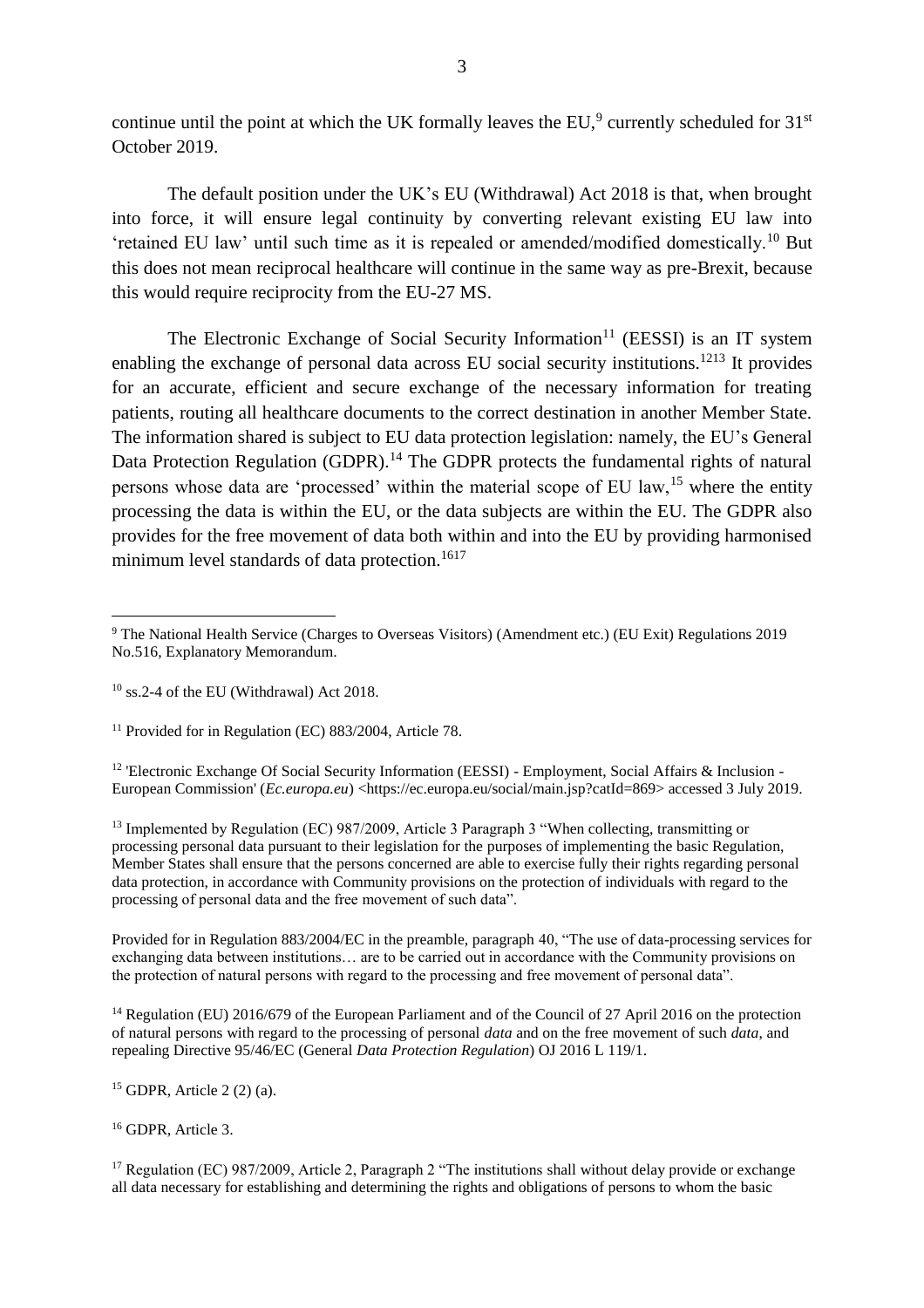In December 2018, the UK government issued a technical note giving guidance on data protection post-Brexit. That was withdrawn<sup>18</sup> and replaced with revised guidance adopted on 6 February 2019.<sup>19</sup> It is in accordance with the guidance from the ICO<sup>20</sup> on the future data protection regime in case of a 'No Deal' Brexit. This will be discussed latterly in this briefing note when the two forms of Brexit are discussed.

The EESSI also facilitates the payment of the treatment<sup>21</sup> by the 'competent state', in this case the UK, to the country which provides the benefit, the country in which the patient receives dialysis treatment.

#### Timeline

 $\overline{a}$ 

On  $29<sup>th</sup>$  March  $2017$  the UK expressed its intention to withdraw from the EU, engaging Article 50 TEU.<sup>22</sup> Article 50(2) dictates that the EU and the UK will negotiate an agreement setting out the arrangements of the withdrawal. On  $19<sup>th</sup>$  June 2017 negotiations surrounding the terms of the UK's exit began.<sup>23</sup> By  $25<sup>th</sup>$  November 2018, a draft Withdrawal Agreement

- Regulation applies. Such data shall be transferred between Member States directly by the institutions themselves or indirectly via the liaison bodies".
- <sup>18</sup> Department for Digital, Culture, Media & Sports (13 September 2018, this guidance was withdrawn on the 1<sup>st</sup> of March
- 2019) Data protection if there's no Brexit deal*.* [https://www.gov.uk/government/publications/data-protection-if](https://www.gov.uk/government/publications/data-protection-if-theres-no-brexit-deal/data-protection-if-theres-no-brexit-deal)[theres-no-brexit-deal/data-protection-if-theres-no-brexit-deal.](https://www.gov.uk/government/publications/data-protection-if-theres-no-brexit-deal/data-protection-if-theres-no-brexit-deal) Accessed 17 June 2019.
- <sup>19</sup> Department for Digital, Culture, Media & Sports (6 February 2019) Using personal data after Brexit.
- [https://www.gov.uk/guidance/using-personal-data-after-brexit.](https://www.gov.uk/guidance/using-personal-data-after-brexit) Last accessed 17 June 2019. We make no further comment
- on the obvious unsatisfactory nature of guidance from 6 February 2019 not replacing guidance from December 2018 until
- 1 March 2019.
- <sup>20</sup> ICO, Data protection and Brexit [https://ico.org.uk/for-organisations/data-protection-and-brexit/.](https://ico.org.uk/for-organisations/data-protection-and-brexit/) Last accessed 17 June

#### 2019.

<sup>21</sup> 'Electronic Exchange Of Social Security Information (EESSI) - Employment, Social Affairs & Inclusion -European Commission' (*Ec.europa.eu*) <https://ec.europa.eu/social/main.jsp?catId=869> accessed 3 July 2019.

<sup>22</sup> Treaty of the European Union 2008, Article 50.

<sup>23</sup> 'European Commission - PRESS RELEASES - Press Release - Brexit Negotiations: What Is In The Withdrawal Agreement' (*Europa.eu*, 2018) <http://europa.eu/rapid/press-release\_MEMO-18-6422\_en.htm> accessed 17 June 2019.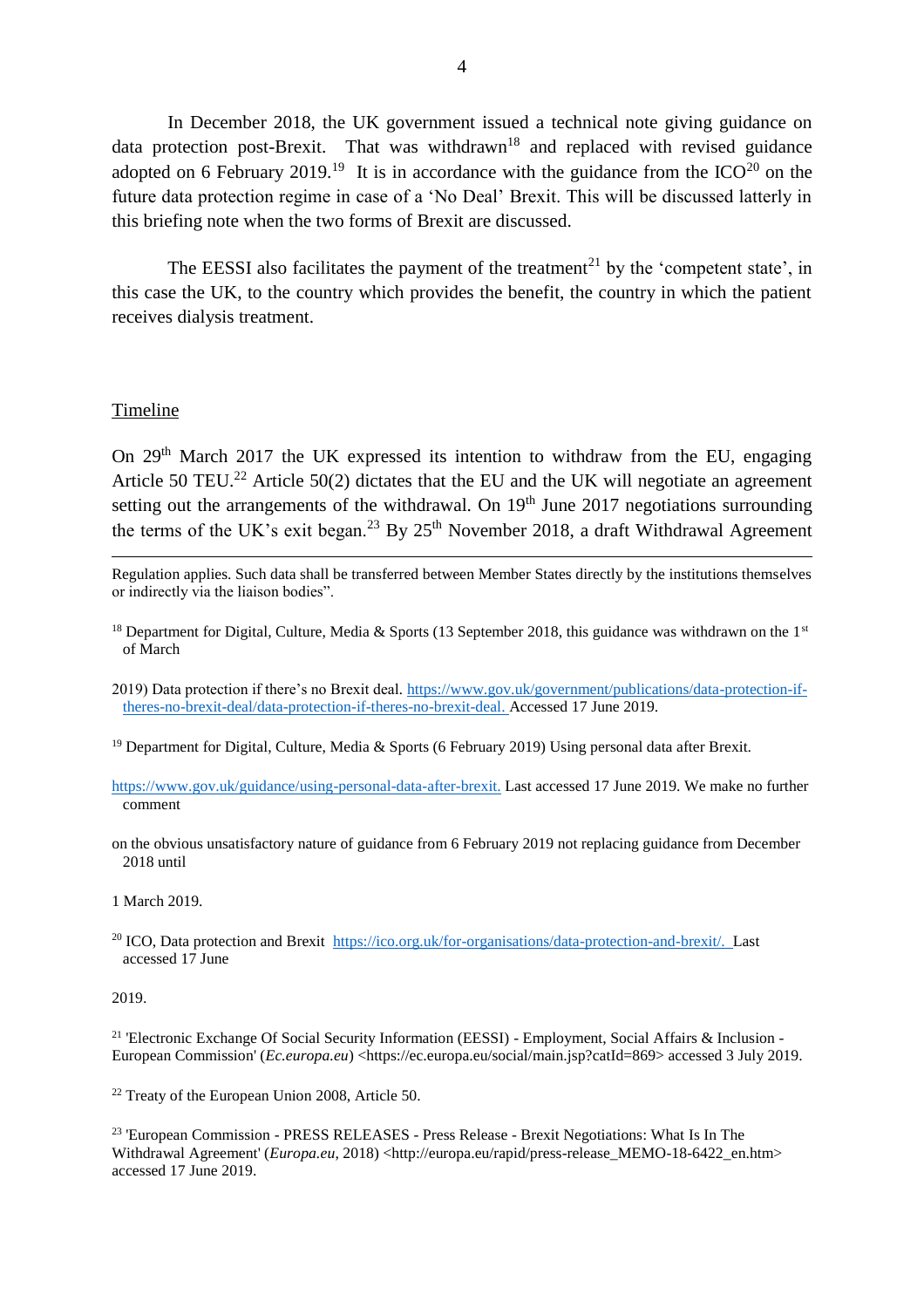had been agreed by the negotiating team<sup>24</sup>. However, the UK government was unable to secure support in Parliament for ratification of the Withdrawal Agreement.<sup>25</sup> On  $10<sup>th</sup>$  April 2019, the EU and UK agreed to a further extension of Article 50 until  $31<sup>st</sup>$  October 2019<sup>26</sup> unless the Withdrawal Agreement is ratified before that date, in which case the UK will leave when the Withdrawal Agreement enters into force, or unless a further extension is agreed. The Withdrawal Agreement must be endorsed by the European Council (which occurred on 25th November 2018) and ratified by the EU and the UK. The UK government under PM May failed to secure Parliamentary support for the Withdrawal Agreement. The Johnson government is seeking to renegotiate it but the EU has declined to do so. If no Withdrawal Agreement is ratified, it will result in a 'No Deal' Brexit.

#### Withdrawal Agreement

 $\overline{a}$ 

The Withdrawal Agreement (WA) continues the application of all EU law during the transition period,<sup>27</sup> which the UK government calls an 'implementation' period, (currently from  $31<sup>st</sup>$  October 2019 until  $31<sup>st</sup>$  December 2020), even though the UK is no longer a MS. The transition period may be extended once, by a decision of a 'Joint Committee'<sup>28</sup> made before 1 July 2020.<sup>29</sup> The EU legal framework will be encompassed under the WA, and the practicalities of making that law in the UK will be implemented through an Act yet to be passed by the UK Parliament. All of EU law includes Regulation 883/2004 and everything that flows from it, which includes EHIC.

As well as providing continuity through the transition period, the WA also covers people who are subject to the legislation of the UK or an EU-27 MS at the end of the

<sup>&</sup>lt;sup>24</sup> See Agreement on the withdrawal of the United Kingdom of Great Britain and Northern Ireland from the European Union and the European Atomic Energy Community, OJ 2019 C 66 I/01; Council Decision (EU) 2019/274 on the signing, on behalf of the European Union and of the European Atomic Energy Community, of the Agreement on the withdrawal of the United Kingdom of Great Britain and Northern Ireland from the European Union and the European Atomic Energy Community OJ 2019 LI 47/1.

<sup>&</sup>lt;sup>25</sup> So far there have been three attempts to secure approval for the Withdrawal Agreement from the UK's House of Commons on 15 January 2019 (defeated by 230 votes); 12 March 2019 (defeated by 149 votes) and 29 March (defeated by 58 votes).

<sup>26</sup> Department Affairs, 'Brexit Negotiations - Department Of Foreign Affairs And Trade' (*Dfa.ie*, 2019) <https://www.dfa.ie/brexit/brexit-negotiations/> accessed 19 June 2019.

<sup>27</sup> Withdrawal Agreement, Article 126.

<sup>&</sup>lt;sup>28</sup> An institution comprising representatives of the EU and UK, established by the WA, Article 164.

<sup>29</sup> Withdrawal Agreement, Article 132.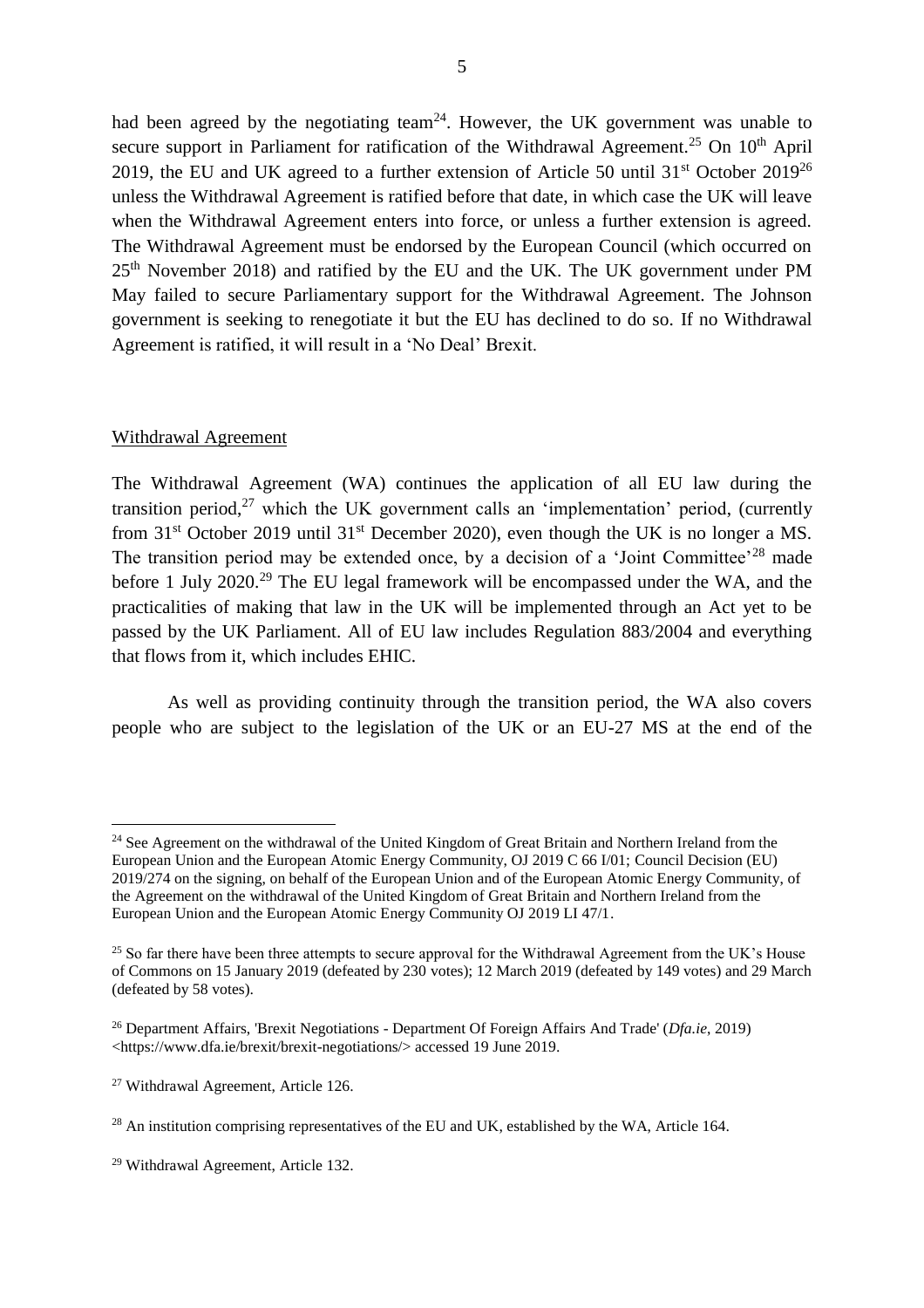transition period.<sup>30</sup> Everyone who meets the UK's ordinary residence test therefore, having free access to the NHS, is 'subject to the legislation' of the UK.

The WA means that the EU law upholding UK citizens' right to access cross-border healthcare will continue to be able to be relied on by dialysis patients until 31<sup>st</sup> December  $2020^{31}$  - or longer if the transition period is extended. If a patient is abroad in another MS on 31<sup>st</sup> December 2020, they will continue to be able to rely on their rights under the WA until they leave that  $MS<sup>32</sup>$  Neither the maximum duration of stay, nor the reason for the stay, is determined by law. Therefore, for instance, a holiday period with  $31<sup>st</sup>$  December 2020 falling within it would qualify.

The WA also states that the UK will continue to take part in the Electronic Exchange of Social Security Information (EESSI) during transition.<sup>33</sup> This is important because practically, for cross border healthcare to operate successfully, personal data concerning the patient must be transferred between the MS, and because this mechanism is through which reciprocal payments are made under the scheme of Regulation 883/2004. Under the WA, GDPR rules would continue to apply.<sup>34</sup> The WA confirms the UK's continuation of using EESSI during the transition period by continuing the application of all EU law. The WA also confirms that the UK will continue to pay its share of the costs.<sup>35</sup>

#### 'No Deal'

 $\overline{a}$ 

If the UK leaves the EU on the  $31<sup>st</sup>$  October 2019, or a later date, without ratifying the WA, this is what has been termed a 'No Deal' Brexit. This means no reciprocal healthcare agreements will operate between the UK and the EU-27 as a bloc. UK patients will immediately lose their rights in EU law to access treatment in another EU country. But there are alternative possibilities for patients to access treatment. None of these are certain, and they involve new law, which has not been tested in courts, and new administrative structures, which are equally untested. Relying on these rights thus involves greater risk than the known situation currently under EU law, and that the situation under the WA which seeks to

<sup>30</sup> Withdrawal Agreement, Article 28.

<sup>&</sup>lt;sup>31</sup> Withdrawal Agreement, Article 127. "Scope of the transition 1. Unless otherwise provided in this Agreement, Union law shall be applicable to and in the United Kingdom during the transition period."

 $32$  Withdrawal Agreement, Article 32 Paragraph 1(c).

<sup>33</sup> Withdrawal Agreement, Article 34 Paragraph 2.

<sup>34</sup> Withdrawal Agreement, Article 126.

<sup>35</sup> Regulation 997/2009/EU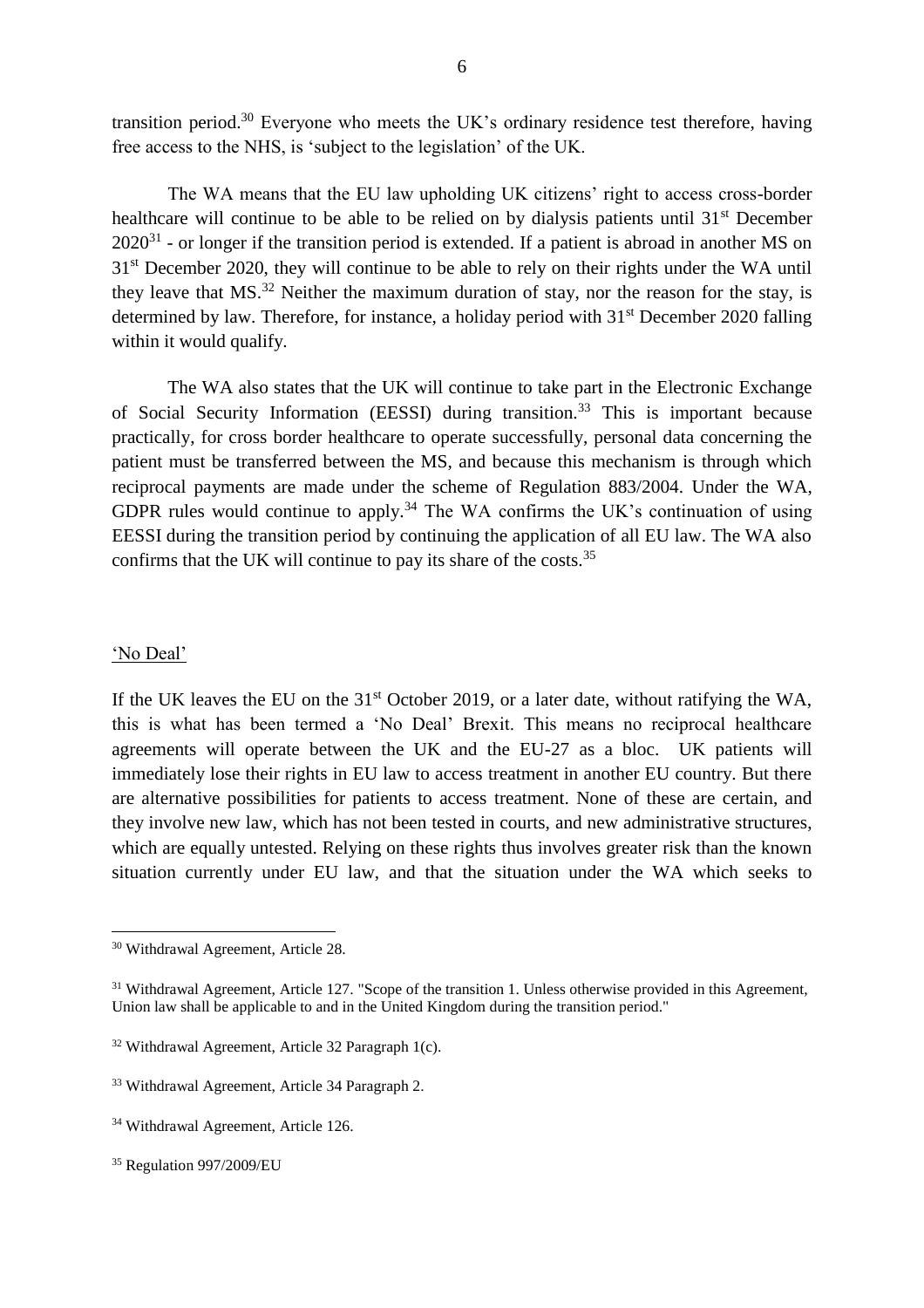continue the position under EU law as far as possible for a transitional period after the UK leaves the EU.

7

One possibility is for the UK to secure bilateral agreements with each of the MS, or with the EU as a whole, and to implement these through domestic law. On 23<sup>rd</sup> March 2019 the Healthcare (European Economic Area and Switzerland Arrangements) Act 2019 received royal assent, establishing the legal basis for implementing reciprocal healthcare arrangements after Britain's exit. The UK government has proposed that, even in the event of a no deal scenario, reciprocal healthcare continues until the end of December 2020. However, this has not been accepted by the EU, and it is difficult to see how it could be, given the EU's current negotiating mandate.<sup>36</sup>

A second possibility is for UK patients to rely on domestic law in the country they are visiting. Many EU 27 MS, such as Ireland, Spain, Italy, France and Greece, have already passed domestic legislation in case of a 'No Deal' Brexit scenario.

In a 'No Deal' scenario, there would be no immediate change to data protection law *in the UK*. <sup>37</sup> The Data Protection Act 2018 would remain in place and the EU Withdrawal Act would incorporate the GDPR into UK law. The EU (Withdrawal) Act and secondary legislation such as the Data Protection, Privacy and Electronic Communications (Amendments etc) (EU Exit) Regulations 2019 make no distinction between different types of Brexit. However, although the UK will continue to recognise the EU as a safe place to send data, the EU will treat the UK, as a third-country with no adequacy decision,  $38$  as potentially non-compliant with its data protection law.

In the absence of an adequacy decision, data transfer may take place where 'appropriate safeguards' are provided. One such appropriate safeguard is the use of standard contractual clauses.<sup>39</sup> The ICO has produced guidance on what organisations need to include

 $\overline{a}$ 

<sup>39</sup> GDPR, Article 57

<sup>36</sup> 'Reciprocal Healthcare' (*Nhsconfed.org*, 2018) <https://www.nhsconfed.org/regions-and-eu/nhs-europeanoffice/brexit-and-the-nhs/brexit-implications-for-health-and-care/reciprocal-healthcare> accessed 19 June 2019.

<sup>&#</sup>x27;Healthcare (European Economic Area And Switzerland Arrangements) Bill - Hansard' (*Hansard.parliament.uk*, 2019) <https://hansard.parliament.uk/lords/2019-03-19/debates/759004D8-D2CB-40B7-9A82-B8EC98B29884/Healthcare(EuropeanEconomicAreaAndSwitzerlandArrangements)Bill> accessed 17 June 2019.

 $37$  Department for Digital, Culture, Media & Sports (13 September 2018, this guidance was withdrawn on the 1st of March 2019) Data protection if there's no Brexit deal*.* [https://www.gov.uk/government/publications/data](https://www.gov.uk/government/publications/data-protection-if-theres-no-brexit-deal/data-protection-if-theres-no-brexit-deal)[protection-if-theres-no-brexit-deal/data-protection-if-theres-no-brexit-deal.](https://www.gov.uk/government/publications/data-protection-if-theres-no-brexit-deal/data-protection-if-theres-no-brexit-deal) Accessed 17 June 2019.

<sup>&</sup>lt;sup>38</sup> DPA, section 74.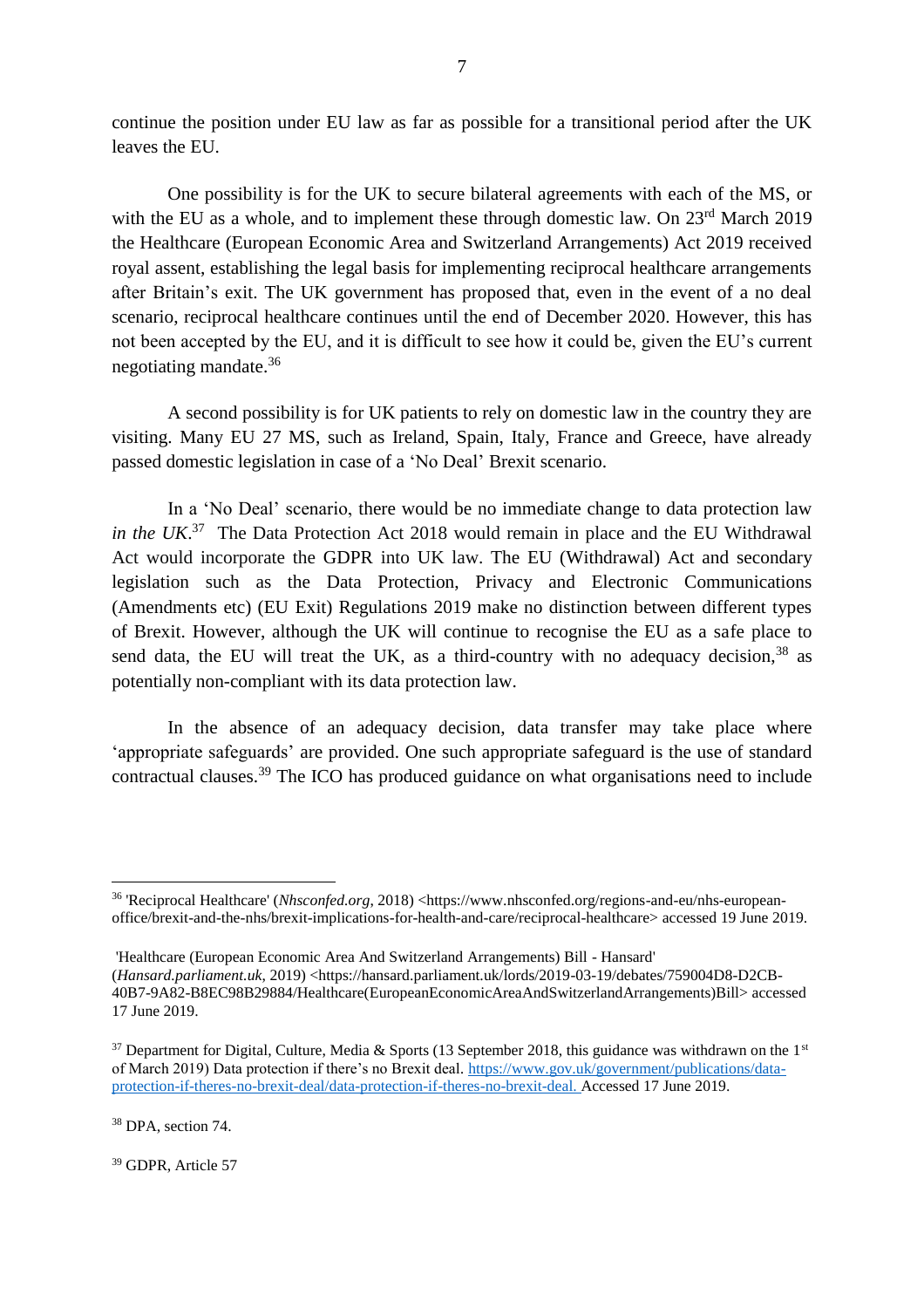in contracts for data transfer.<sup>40</sup> The Health Research Authority's guidance confirms the lawfulness of such data transfers.<sup>41</sup>

As the legal framework which governs the transfers of personal data from EU institutions to the UK would change on exit, so would the procedures currently in place which administer the transfer of patient data. A new system for transferring payments for emergency treatments would also be needed, as the EESSI would no longer be available. This system does not currently exist. It would need to be created and implemented in a 'No Deal' scenario.

## Spain

 $\overline{a}$ 

On 1<sup>st</sup> March 2019 Spain adopted the Royal Decree-Law 5/2019<sup>42</sup> which lays down measures in case of a 'No Deal' Brexit. The Royal-Decree-Law seeks to cover all possible sectors concerned by this form of Brexit, focusing primarily on granting British expats resident in Spain the same rights that they previously enjoyed. It includes access to Spanish state healthcare by UK kidney dialysis patients temporarily visiting.

The existence of the rights detailed in the Royal Decree-Law 5/2019 are dependent on the UK reciprocating for Spanish citizens in the UK within two months.<sup>43</sup> If this does not occur, the rights detailed in the above Decree will be suspended 2 months after Brexit. The reciprocity must be under the same terms and conditions as existed prior to Brexit.<sup>44</sup> The UK has since passed the Immigration (European Economic Area Nationals) (EU Exit) Order 2019<sup>45</sup> which details that EEA and Swiss nationals who arrive before exit day and have been in the UK for less than five years are eligible to apply for limited leave to remain in the UK for five years, which is referred to as "pre-settled status". They are then eligible to apply for settled status once they have been continuously resident in the country for five years.

<sup>40</sup> ICO What needs to be included in the contract? [https://ico.org.uk/for-organisations/guide-to-data](https://ico.org.uk/for-organisations/guide-to-data-protection/guide-to-the-general-data-protection-regulation-gdpr/contracts-and-liabilities-between-controllers-and-processors-multi/what-needs-to-be-included-in-the-contract/)[protection/guide-to-the-general-data-protection-regulation-gdpr/contracts-and-liabilities-between-controllers](https://ico.org.uk/for-organisations/guide-to-data-protection/guide-to-the-general-data-protection-regulation-gdpr/contracts-and-liabilities-between-controllers-and-processors-multi/what-needs-to-be-included-in-the-contract/)[and-processors-multi/what-needs-to-be-included-in-the-contract/.](https://ico.org.uk/for-organisations/guide-to-data-protection/guide-to-the-general-data-protection-regulation-gdpr/contracts-and-liabilities-between-controllers-and-processors-multi/what-needs-to-be-included-in-the-contract/) Last accessed 17 June 2019.

<sup>&</sup>lt;sup>41</sup> Taylor MJ, Wallace SE, Prictor M United Kingdom: transfers of genomic data to third countries. (n 43) 639 citing Health Research Authority NHS (last updated 8 May 2018) Legal basis for processing data. [https://www.hra.nhs.uk/planning-and-improving-research/policies-standards-legislation/data-protection-and](https://www.hra.nhs.uk/planning-and-improving-research/policies-standards-legislation/data-protection-and-information-governance/gdpr-detailed-guidance/legal-basis-processing-data/)[information-governance/gdpr-detailed-guidance/legal-basis-processing-data/.](https://www.hra.nhs.uk/planning-and-improving-research/policies-standards-legislation/data-protection-and-information-governance/gdpr-detailed-guidance/legal-basis-processing-data/)

<sup>42</sup> Royal Decree-Law 5/2019.

<sup>43</sup> Royal Decree-Law 5/2019, Article 2 Paragraph 1

<sup>&</sup>lt;sup>44</sup> Royal Decree-Law  $5/2019$ , Article  $13(1)(a)$ 

<sup>45</sup> [The Immigration \(European Economic Area Nationals\) \(EU Exit\) Order 2019, Part 4.](http://www.legislation.gov.uk/uksi/2019/686/contents/made) [Immigration Rules:](https://www.gov.uk/guidance/immigration-rules/immigration-rules-appendix-eu)  [Appendix EU.](https://www.gov.uk/guidance/immigration-rules/immigration-rules-appendix-eu)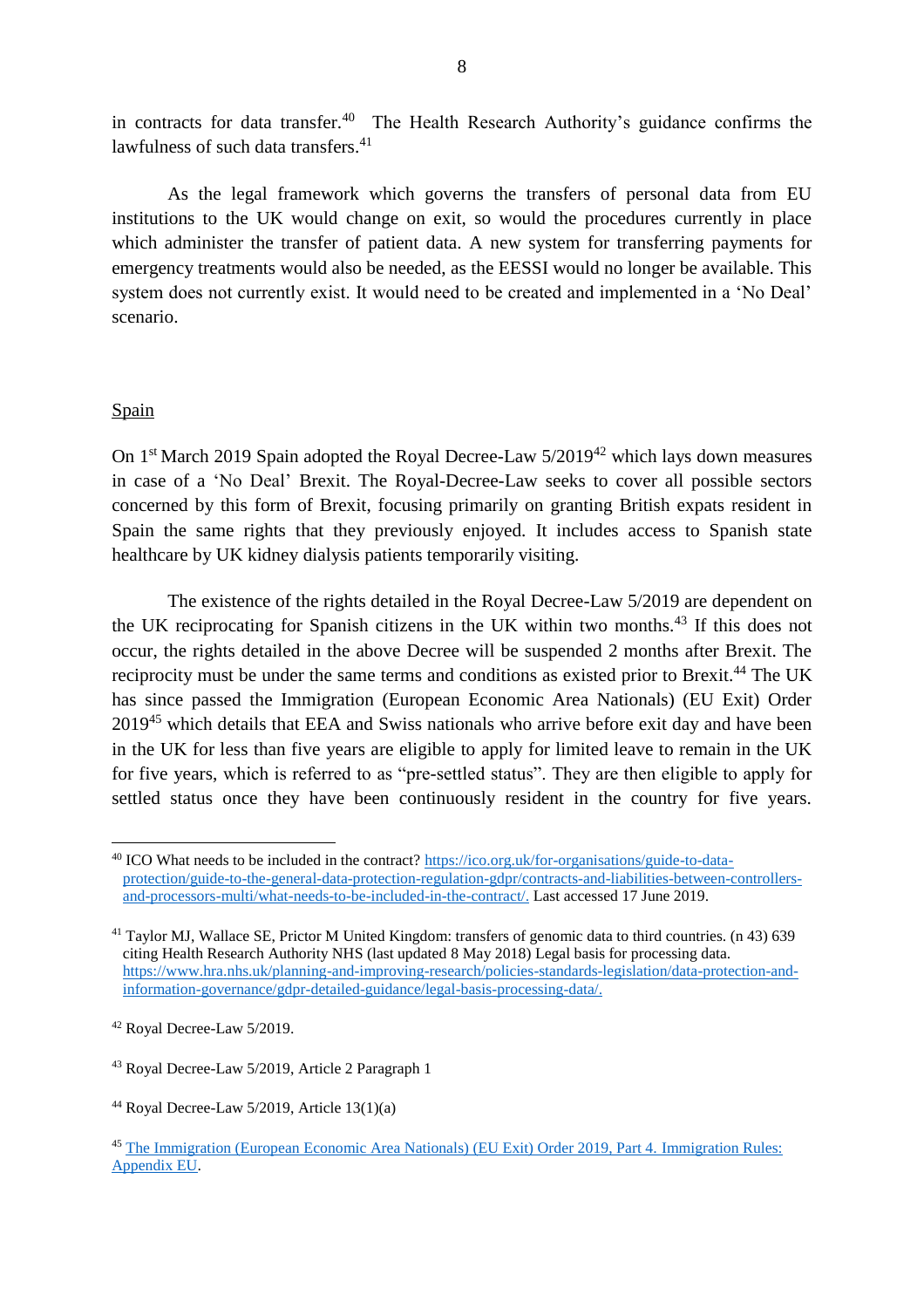Applicants under the settlement scheme will not have to pay the immigration health surcharge.<sup>46</sup> Under EU Law, namely Directive 2004/38/EC, EU citizens become permanent residents in a MS if they have resided in the MS for a period of five years.<sup>47</sup> The Settlement Scheme also states that EEA and Swiss citizens who have arrived before exit day are exempt from NHS charging until 31 December 2020.<sup>48</sup>

The National Health Service (Charges to Overseas Visitors) (Amendment etc.) (EU Exit) Regulations 2019, however, states that EU *visitors* who arrive in the UK after exit day who are not the subject of a reciprocal healthcare arrangement and do not qualify for presettled or settled status will be charged by the NHS after exit day at the same amount as a British citizen who is not ordinarily resident.<sup>49</sup> It is unclear whether Spain will regard these arrangements as reciprocation, although Spanish visitors will be treated the same way as nonresident British visitors, so it may suffice.

The Royal Decree-Law 5/2019 states that there can be no new administrative constraints on Spanish nationals accessing the NHS from pre-Brexit arrangements in order to have reciprocal healthcare. It is unclear whether Spain considers the 'settlement scheme' the UK has introduced which applies in a 'No Deal' scenario as an administrative change. Application to the scheme originally cost £65 but is now free.<sup>50</sup> If it does constitute an administrative change, dialysis patients will no longer have entitlement to dialysis treatment in Spain as they do pre-Brexit, as the requisite reciprocation required under the Royal Decree-Law 5/2019 will not be in place.

The Royal Decree-Law 5/2019 also requires the UK to provide visitors to Spain with documents which "certify health coverage payable by the corresponding British entities"<sup>51</sup> in place of an EHIC. If UK patients are to rely on the Royal Decree-Law, the UK government will have to issue special documentation which satisfies this condition. As far as we have been able to ascertain, no such arrangements have yet been made.

 $\overline{a}$ 

<sup>46</sup> [The Immigration \(European Economic Area Nationals\) \(EU Exit\) Order 2019, Part 4.](http://www.legislation.gov.uk/uksi/2019/686/contents/made)

<sup>47</sup> Directive 2004/38/EC, Article 16 Paragraph 1.

<sup>48</sup> The National Health Service (Charges to Overseas Visitors) Regulations 2015, regulation 24A(4) and (5), as inserted by the National Health Service (Charges to Overseas Visitors) (Amendment etc) (EU Exit) Regulations 2019, regulation 8.

<sup>49</sup> [The National Health Service \(Charges to Overseas Visitors\) \(Amendment etc.\) \(EU Exit\) Regulations 2019,](http://www.legislation.gov.uk/uksi/2019/516/made)  [regulation 7.](http://www.legislation.gov.uk/uksi/2019/516/made)

<sup>50</sup> 'Apply To The EU Settlement Scheme (Settled And Pre-Settled Status)' (*GOV.UK*) <https://www.gov.uk/settled-status-eu-citizens-families/applying-for-settledstatus?utm\_campaign=EUSS&utm\_medium=paid\_search&utm\_source=Google&gclid=CjwKCAjwvJvpBRAtE iwAjLuRPX6bM04dq8WO98xUlm9IJ-

BMw1qaWDiF5d92gbGow8ploMvRxAzgcBoCPu0QAvD\_BwE&gclsrc=aw.ds> accessed 11 July 2019.

<sup>51</sup> Royal Decree-Law 5/2019, Article 13.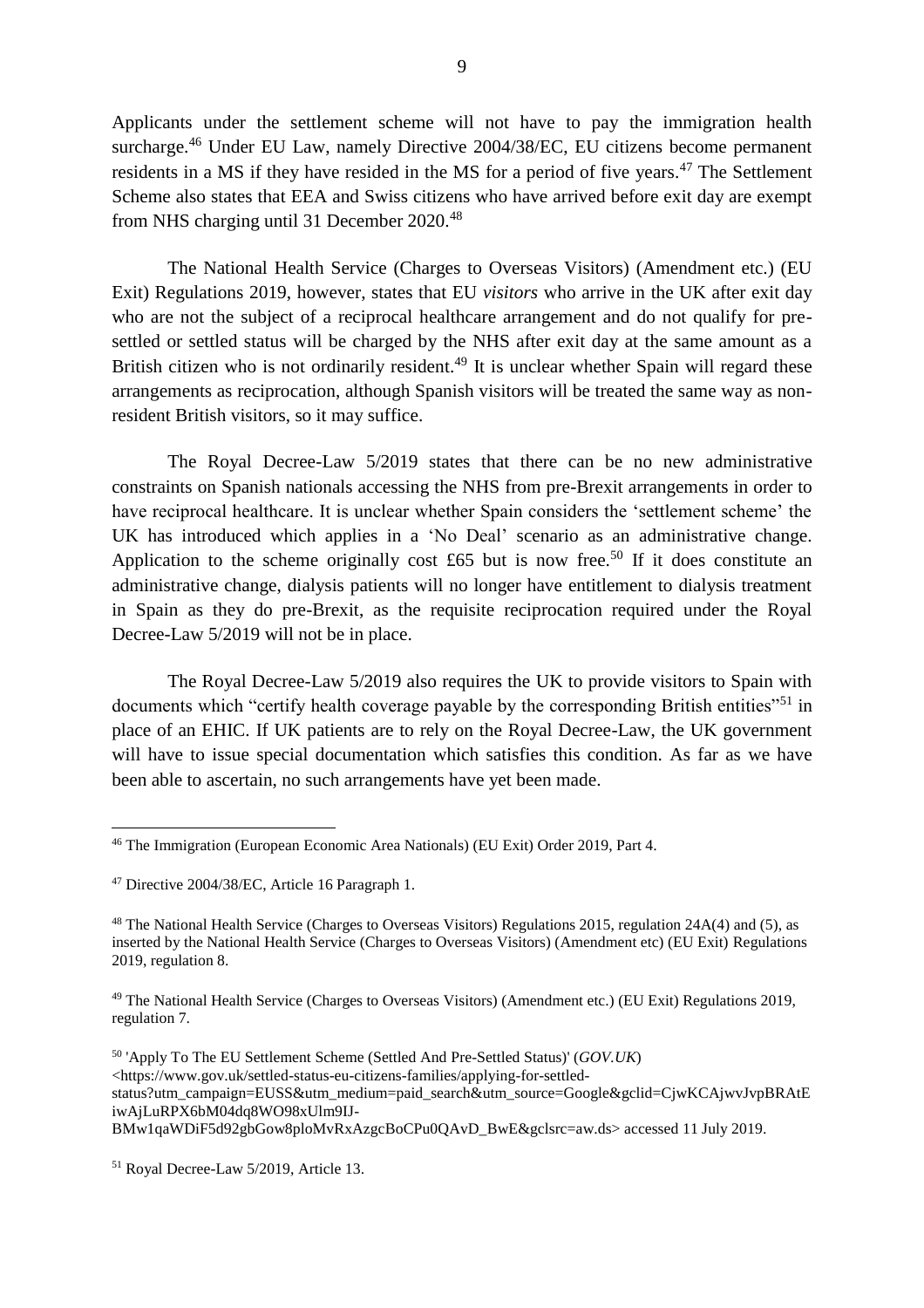The National Health Service (Charges to Overseas Visitors) (Amendment etc.) (EU Exit) Regulations  $2019^{52}$  states that the previous entitlement of "overseas visitors from an EEA state or Switzerland, who are covered by a reciprocal agreement [to] not be directly chargeable"<sup>53</sup> will be amended by the 2019 regulation. Although administrative changes, they do not change the fact that Spanish nationals' resident in the UK will be able to access the NHS. Furthermore, although the amendment appears to restrict Spanish visitors' ability to access the NHS, the UK has previously stated its commitment to maintaining the reciprocal healthcare agreements, which includes granting EU-27 nationals temporarily visiting the UK access to healthcare.<sup>54</sup> It is therefore, unclear whether the UK will in fact charge Spanish visitors in a 'No Deal' scenario with the adoption by Spain of the Royal Decree-Law 5/2019. If they do, the requirement of reciprocity in Royal Decree-Law 5/2019 will not be fulfilled and dialysis patients will be unable to access the Spanish social security system as they do pre-Brexit.

The Royal Decree-Law 5/2019 only lasts for 21 months. It provides for the same rights as previously enjoyed by UK nationals pre-Brexit, subject to necessary conditions being complied with by the UK. However, it is for a limited time-frame. It ultimately creates a conditional transition period for 21 months after Britain's exit.

#### **France**

France's Brexit law, Ordinance no 2019-76, was adopted on  $6<sup>th</sup>$  February 2019. It contains measures relating to social rights but only of UK citizens residing in France. Unfortunately, it does not detail any rights for temporary UK visitors to France accessing medical care. As it stands, dialysis patients will have no entitlement to cross-border healthcare in France following a 'No Deal' Brexit.

#### **Ireland**

 $\overline{a}$ 

**'**Healthcare (European Economic Area And Switzerland Arrangements) Bill – Hansard' (*Hansard.parliament.uk*, 2019) <https://hansard.parliament.uk/lords/2019-03-19/debates/759004D8-D2CB-40B7-9A82-B8EC98B29884/Healthcare (EuropeanEconomicAreaAndSwitzerlandArrangements)Bill> accessed 17 June 2019.

<sup>52</sup> The National Health Service (Charges to Overseas Visitors) (Amendment etc.) (EU Exit) Regulations 2019 No. 516, Regulation 14

<sup>53</sup> The National Health Service (Charges to Overseas Visitors) (Amendment etc.) (EU Exit) Regulations 2019 No. 516, Explanatory Memorandum.

<sup>54 &#</sup>x27;Reciprocal Healthcare' (*Nhsconfed.org*, 2018) <https://www.nhsconfed.org/regions-and-eu/nhs-europeanoffice/brexit-and-the-nhs/brexit-implications-for-health-and-care/reciprocal-healthcare> accessed 19 June 2019.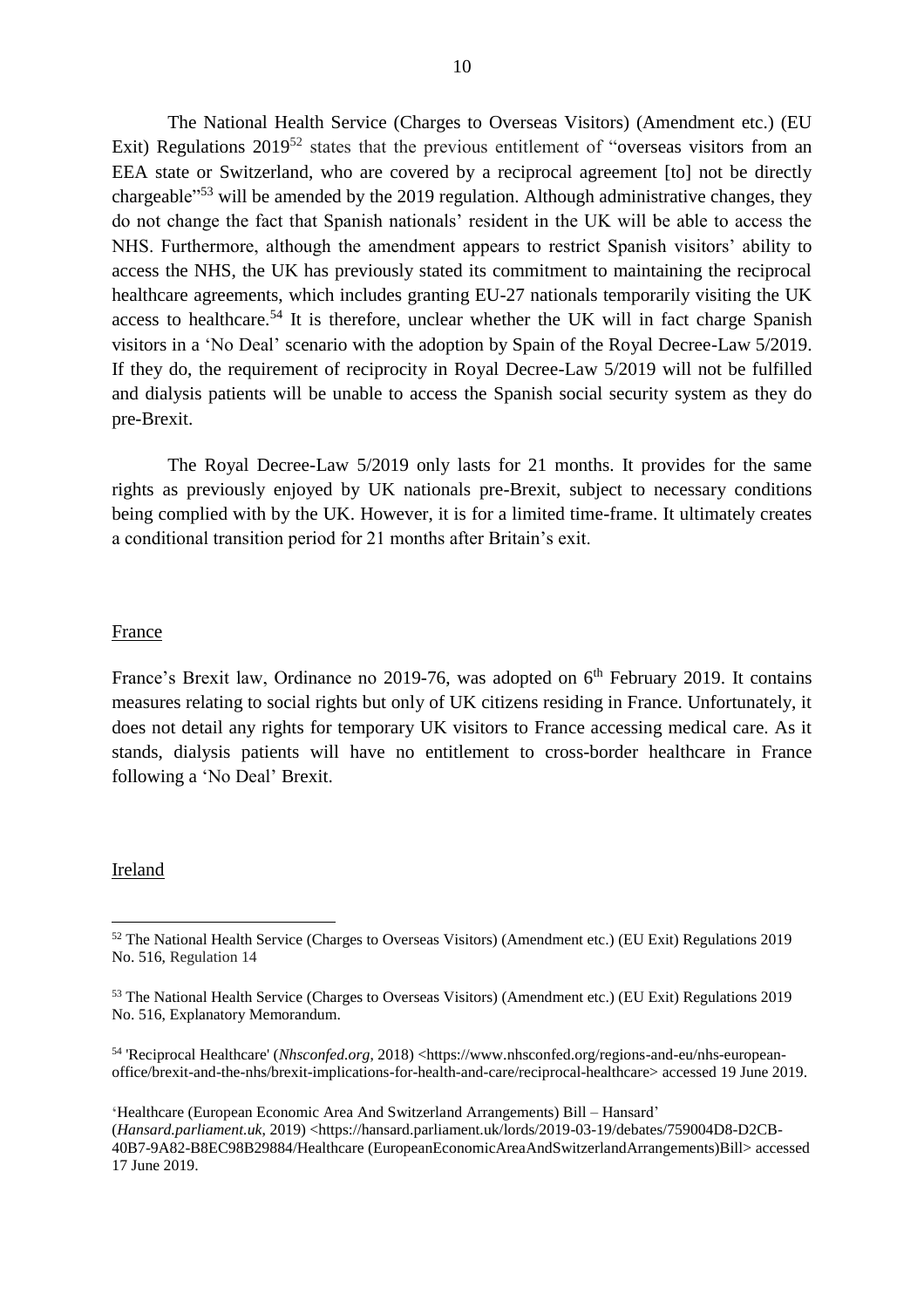Legal relations between the UK and the Republic of Ireland are not only determined by EU law. The Common Travel Area<sup>55</sup> (CTA) and north/south cooperation under Strand Two of The Good Friday/Belfast Agreement<sup>56</sup> concern rights of citizens of the UK and RoI and cooperation in healthcare. In the event of a 'No Deal' Brexit, these domestic laws and policies would mean reciprocal healthcare would continue without the need for an EHIC.<sup>57</sup> The UK government have confirmed that the CTA is not reliant on the  $EU^{58}$  as seen in the National Health Service (Charges to Overseas Visitors) Regulation<sup>59</sup> which exempts charges for Irish citizens and British Citizens ordinarily resident in Ireland.<sup>60</sup> Through the CTA, British or Irish citizens have the right to access health care in either state.<sup>61</sup> Similarly to The Healthcare (European Economic Area and Switzerland Arrangements) Act 2019, the Republic of Ireland's Withdrawal of the United Kingdom from the European Union (Consequential Provisions) Act  $2019^{62}$  (also known as the 'Omnibus Act') amends the Health Act 1970 to give the Minister power to continue or create reciprocal healthcare agreements with the UK as were in operation prior to Brexit. Although powers are in place for ministers to adopt it, the secondary legislation providing for reciprocal healthcare between the two countries directly has not yet been written.

Legally, kidney dialysis patients with Irish or British citizenship would be able to access the Irish national healthcare free of charge. However, practically, due to the lack of capacity in Ireland, this may not be the case.

 $\overline{a}$ 

<sup>58</sup> 'Travelling Within The Common Travel Area And The Associated Rights Of British And Irish Citizens If There Is No Brexit Deal' (*GOV.UK*, 2019) <https://www.gov.uk/government/publications/travelling-in-thecommon-travel-area-if-theres-no-brexit-deal/travelling-within-the-common-travel-area-and-the-associatedrights-of-british-and-irish-citizens-if-there-is-no-brexit-deal#before-brexit> accessed 13 June 2019.

<sup>59</sup> The National Health Service (Charges to Overseas Visitors) (Amendment etc.) (EU Exit) Regulations 2019 No. 516.

<sup>60</sup> The National Health Service (Charges to Overseas Visitors) (Amendment etc.) (EU Exit) Regulations 2019 No. 516, Explanatory Memorandum.

<sup>61</sup> 'Common Travel Area Guidance' (*GOV.UK*) <https://www.gov.uk/government/publications/common-travelarea-guidance/common-travel-area-guidance> accessed 11 July 2019.

<sup>62</sup> Withdrawal of the United Kingdom from the European Union (Consequential Provisions) Act 2019, Part 2 Paragraph 4.

<sup>55</sup> Common Travel Area.

<sup>56</sup> The Good Friday/Belfast Agreement 1998.

<sup>57</sup> Healthcare In Ireland' (*nhs.uk*, 2019) <https://www.nhs.uk/using-the-nhs/healthcare-abroad/healthcare-whentravelling-abroad/healthcare-in-ireland/> accessed 11 July 2019.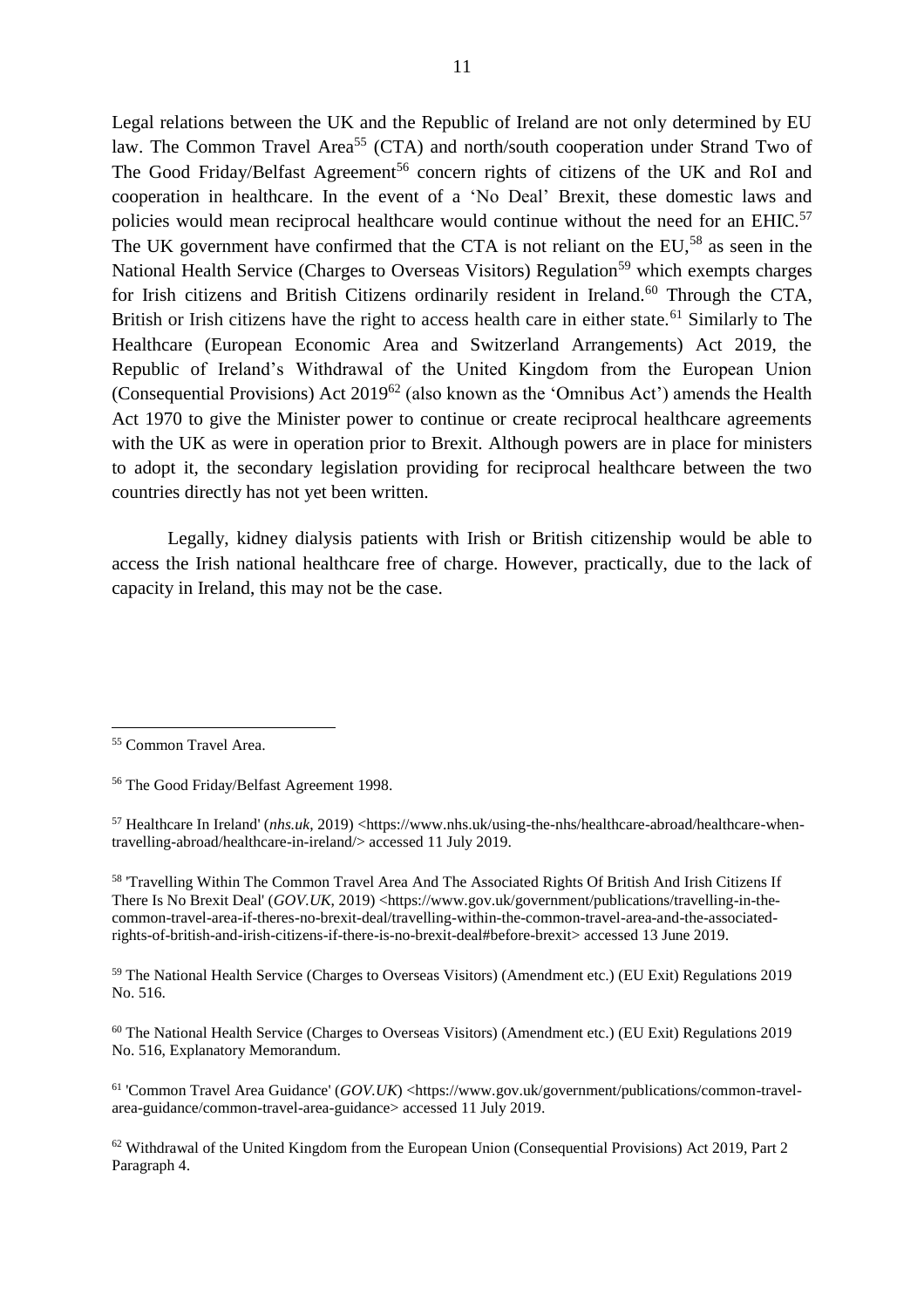The success of the above bilateral agreements is in part due to the EU's funding for cross-border health cooperation on the island of Ireland. Without this EU funding, the practical ability for people to access healthcare on the island of Ireland may change.<sup>63</sup> However, this does not change the fact that the necessary legal framework which entitles both Irish and British patients to treatment in Northern Ireland already exists. It affects more the practicalities involved in reciprocal healthcare, such as funding.

## Italy

In March 2019, Italy published a 'No Deal Decree' in the Official Italian Gazette<sup>64</sup> providing for the continuation of reciprocal healthcare until  $31<sup>st</sup>$  December 2020, on the condition of reciprocity. As with Spain, it is unclear whether Italy considers the 'settlement scheme' the UK has introduced, which applies in a 'No Deal' scenario, as reciprocating the rights provided for in the 'No Deal Decree' for English Residents permanently living in Italy.

A House of Commons Briefing Paper stated that the UK and Italy are also discussing a "bilateral and reciprocal deal on healthcare" for UK and Italian nationals in the event of 'No Deal'. <sup>65</sup> Italy confirmed this in the Italian Gazette, stating that the decree ensures the *"*protection of the health and freedom of residence of Italian citizens and those of the United Kingdom.<sup>66</sup> There is considerably less focus on temporary visitors (those relying on EHIC). This is not to say it will not be achieved. The UK and Italy have so far agreed that pensioners will continue to be able to access healthcare through EHIC, but no wider access has been agreed.<sup>67</sup> At present, therefore, there is no domestic law which provides for dialysis patients' entitlement to medical care when temporarily visiting Italy following a 'No-Deal' Brexit.

## **Greece**

64

 $\overline{a}$ 

<sup>63</sup> 'Written Evidence - Co-Operation And Working Together' (*Data.parliament.uk*, 2017) <http://data.parliament.uk/writtenevidence/committeeevidence.svc/evidencedocument/eu-home-affairssubcommittee/brexit-reciprocal-healthcare/written/79446.html> accessed 14 June 2019.

[https://www.gazzettaufficiale.it/atto/serie\\_generale/caricaDettaglioAtto/originario?atto.dataPubblicazioneGazze](https://www.gazzettaufficiale.it/atto/serie_generale/caricaDettaglioAtto/originario?atto.dataPubblicazioneGazzetta=2019-03-25&atto.codiceRedazionale=19G00032&elenco30giorni=true) [tta=2019-03-25&atto.codiceRedazionale=19G00032&elenco30giorni=true](https://www.gazzettaufficiale.it/atto/serie_generale/caricaDettaglioAtto/originario?atto.dataPubblicazioneGazzetta=2019-03-25&atto.codiceRedazionale=19G00032&elenco30giorni=true)

<sup>65</sup> Vaughne Miller, *EU Preparations for a no-deal Brexit*, (Briefing Paper Number 8547 2019) (House of Commons Library).

<sup>66</sup> Stefano Febbi and Diego Cefaro, 'Brexit: "Brexit Decree" And Bank Of Italy's Requirements For UK And Italian Financial Institutions' (*Bird & Bird*, 2019) <https://www.twobirds.com/en/news/articles/2019/uk/brexitdecree-and-bank-of-italls-requirements-for> accessed 19 June 2019. [HMM - maybe better source here: tps:/[/www.thelocal.it/20190328/what-we-know-so-far-about-italy-no-deal-brexit-decree\]](http://www.thelocal.it/20190328/what-we-know-so-far-about-italy-no-deal-brexit-decree)

<sup>67</sup> British Medical Association, *Reciprocal healthcare between the UK and the EU* (Briefing Paper 20170835 2017).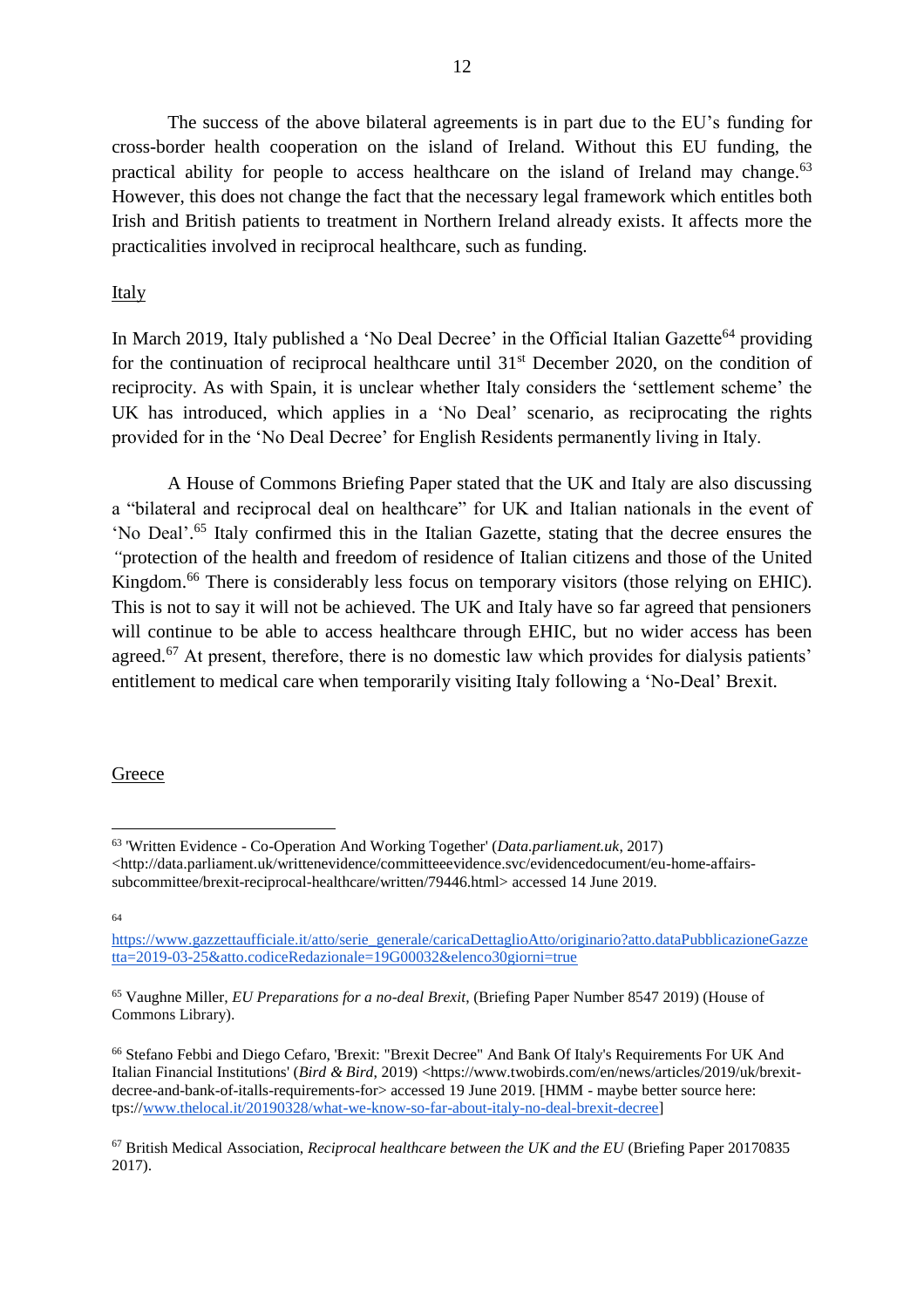Greece has issued Law  $4604/2019^{68}$  in accordance with current EU laws<sup>69</sup> as a transitional measure in case there is a 'No Deal' Brexit.<sup>70</sup> Article  $125(1)(a)$  provides for limited reciprocal healthcare for UK citizens and their family members legally residing in Greece from the withdrawal date until the end of 2019. UK temporary visitors will also continue to be able to access healthcare in Greece until  $31<sup>st</sup>$  December 2019.<sup>71</sup> Article 125(2) grants the Greek Healthcare Minister the power to extend the date unilaterally. Unless that happens, after 2019, there will be no entitlement to access the healthcare services in Greece under this legislation for British citizens permanently or temporarily residing in Greece.

## Longer term

The Department of Health and Social Care pushed for the UK government to fully protect rights under EHIC in UK law post-Brexit, but there has been a stronger focus on protecting UK nationals residing in any EU MS and vice versa.<sup>72</sup> Thus far, the UK has agreed that EEA and Swiss citizens who have arrived before exit day who are eligible for limited or indefinite leave to remain under the settled status scheme in Appendix EU are exempt from NHS charging until  $31<sup>st</sup>$  December 2020.<sup>73</sup> They are exempt even if they have not yet applied for leave to remain. Furthermore, EU citizen visitors who arrive after exit day will not be charged for use of the NHS if the UK has negotiated a reciprocal healthcare agreement with their particular country.<sup>74</sup>

'Brexit GR: British Citizens Who Live In Greece' (*BREXIT GR*) <http://brexit.gov.gr/uk-citizens-in-greece/> accessed 14 June 2019.

Per Regulation (EU) 2019/500.

<sup>72</sup> Secretary of State for Health and Social Care, 'Government response to the House of Lords European Union Committee, 13th report of session 2017-19, 'Brexit: reciprocal healthcare' (Cm 9634, 2018) Department of Health and Social Care.

 68

<sup>69</sup> Regulations 883/2004/EC and 987/2009/EC

<sup>70</sup> <https://brexit.gov.gr/uk-citizens-in-greece/>

<sup>71</sup> Law 4604/2019, Article 125(1)(b)

<sup>73</sup> [The National Health Service \(Charges to Overseas Visitors\) Regulations 2015, regulation 24A\(4\) and \(5\), as](http://www.legislation.gov.uk/uksi/2019/516/made)  [inserted by the National Health Service \(Charges to Overseas Visitors\) \(Amendment etc\) \(EU Exit\) Regulations](http://www.legislation.gov.uk/uksi/2019/516/made)  [2019, regulation 8,](http://www.legislation.gov.uk/uksi/2019/516/made)

<sup>74</sup> [The National Health Service \(Charges to Overseas Visitors\) \(Amendment etc.\) \(EU Exit\) Regulations 2019,](http://www.legislation.gov.uk/uksi/2019/516/made)  [regulation 14.](http://www.legislation.gov.uk/uksi/2019/516/made)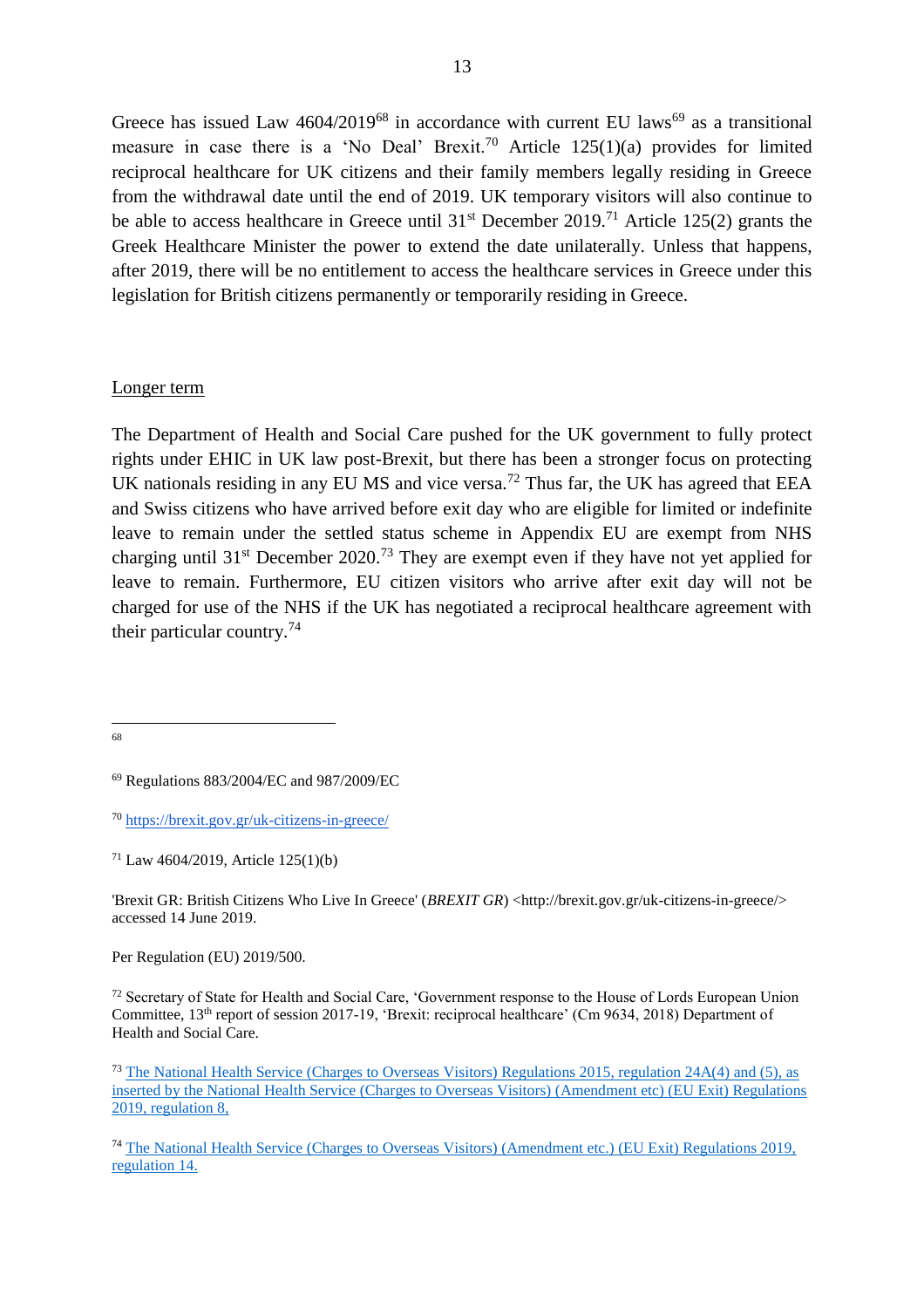Longer term, the UK has indicated that it seeks to enter into reciprocal healthcare agreements with the EU or its Member States. The UK government have expressed their wishes to maintain current reciprocal healthcare agreements with EU MS enjoyed through EU membership.<sup>75</sup> However, the EU's negotiating principles (which are legally binding on its negotiating team) state that a non-member "that does not live up to the same obligations as a member, cannot have the same rights and enjoy the same benefits as a member".<sup>76</sup>

The Healthcare (European Economic Area and Switzerland Arrangements) Act 2019 merely gives power to the Secretary of State for Health and Social Care to enter into agreements in respect of the cost of healthcare provided in an EEA state or Switzerland.<sup>77</sup> It does not create any such agreements. The Act provides for the exchange of patient data in the future for the necessary exchange of patient information and for reimbursement purposes.<sup>78</sup>

It is unclear whether the UK government will be successful in its wishes to continue the rights currently enjoyed through the reciprocal healthcare agreements in place prior to Brexit. It is also unclear whether individual EU MS will be able to negotiate reciprocal healthcare agreements with the UK, or whether, lawfully, the EU must negotiate these as a bloc.

#### Conclusion

 $\overline{a}$ 

An important conclusion to draw from this briefing note is that dialysis patients will continue to be able to access treatment through the NHS through their EHIC in EU MS this summer (2019) and until the UK exits the EU, currently scheduled for  $31<sup>st</sup>$  October 2019. This may change depending on whether the WA is ratified before this date, although the Johnson government's approach makes this unlikely. Indeed, the more time progresses, the less likely this seems. If the WA is agreed, ratified and entered into force, a period of continuity will be provided for until 31<sup>st</sup> December 2020, which can be extended.

<sup>75</sup> Select Committee on EU, 'How Brexit Will Affects Patients In The UK - UK In A Changing Europe' (*UK in a changing Europe*, 2018) <https://ukandeu.ac.uk/how-brexit-will-affects-patients-in-the-uk/> accessed 13 June 2019.

<sup>76</sup> Preben Aamann, 'European Council (Art. 50) Guidelines For Brexit Negotiations - Consilium' (*Consilium.europa.eu*, 2017) <https://www.consilium.europa.eu/en/press/press-releases/2017/04/29/euco-brexitguidelines/> accessed 22 June 2019.

<sup>77</sup> The Healthcare (European Economic Area and Switzerland Arrangements) Act 2019, Article 1.

<sup>78</sup> The Healthcare (European Economic Area And Switzerland Arrangements) Act 2019, Article 4(1) "An authorised person may process personal data held by the person in connection with any of the person's functions where that person considers it necessary for the purposes of implementing, operating or facilitating the doing of anything under or by virtue of this Act".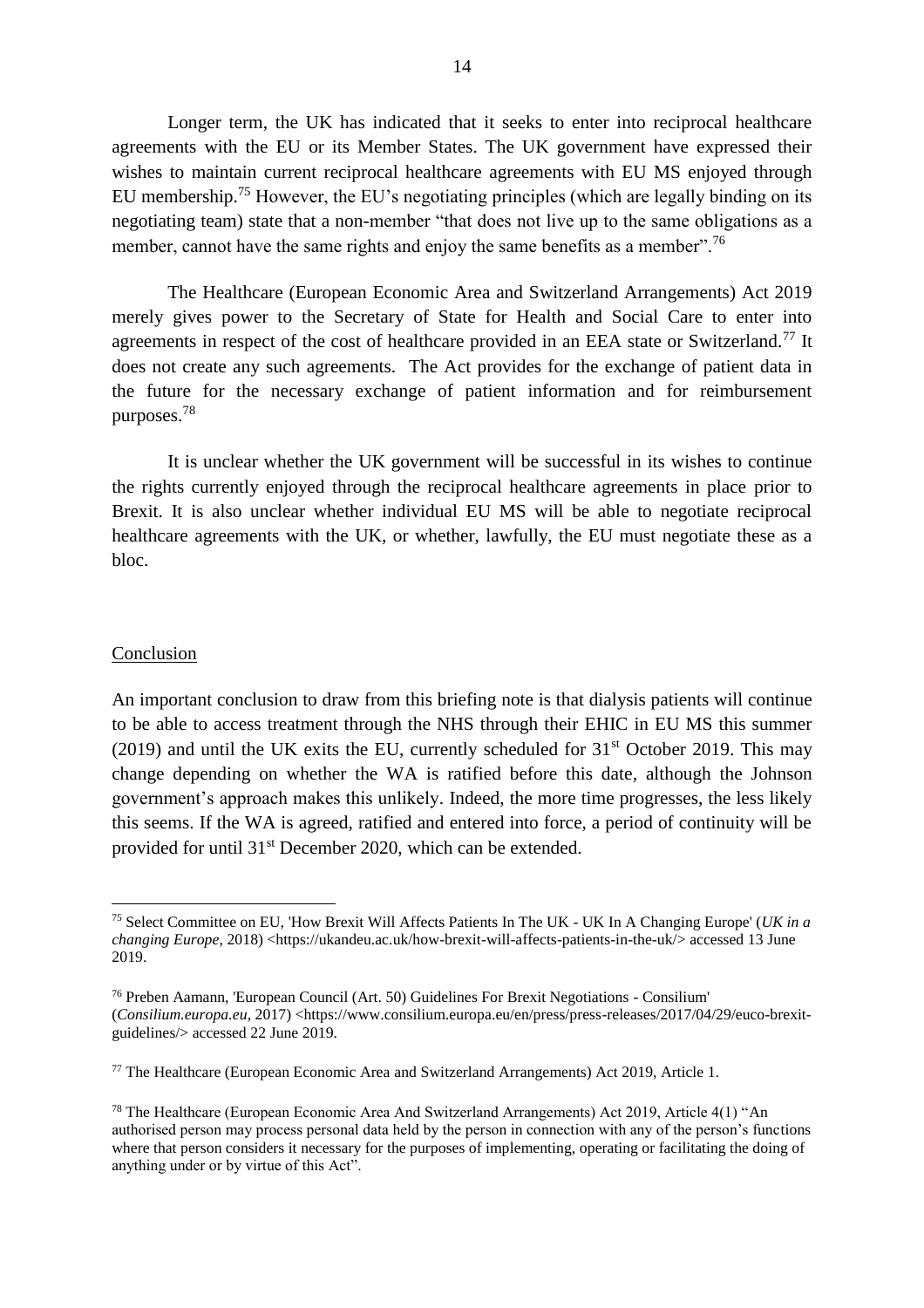Similarly, there will be no change to UK dialysis patients' entitlement to receive kidney dialysis treatments in the Republic of Ireland, due to pre-existing domestic law such as the CTA and the Belfast Agreement.

If the UK leaves the EU without agreeing a Withdrawal Agreement, the rights patients can rely on will be those outlined in the domestic legislation adopted by each EU-27 MS individually. This form of Brexit does not provide for legal continuity to anywhere near the same degree as that under the WA. Under a 'No Deal' Brexit, the UK is likely to face obstacles not just with regards to obtaining reciprocal healthcare agreements but also the practicalities necessary that come hand in hand, such as data privacy specifications EU-27 MS must follow relevant for patients' data exchange and for reimbursement purposes, as well as setting up appropriate administrative infrastructure.

It is not possible to predict what the future relationship between the UK and the EU will be in terms of healthcare law. It may be that the UK creates an agreement with the EU which gives UK nationals access to the EU27 MS healthcare services collectively. The UK government have stated their wishes to continue the current reciprocal healthcare agreements in place through the UK's membership to the EU with the EU-27 MS. However, the EU negotiating guidelines are strict with regards to non-members being unable to enjoy the same benefits as members.

The willingness of some EU MS discussed in this briefing paper to adopt domestic legislation which entitles UK nationals to healthcare services in their country is a positive step and should not be overlooked. It demonstrates their willingness to continue reciprocal healthcare with the UK. Nevertheless, the UK's exit from the EU does mean significant drawbacks for kidney dialysis patients' ability to access EU MS healthcare services.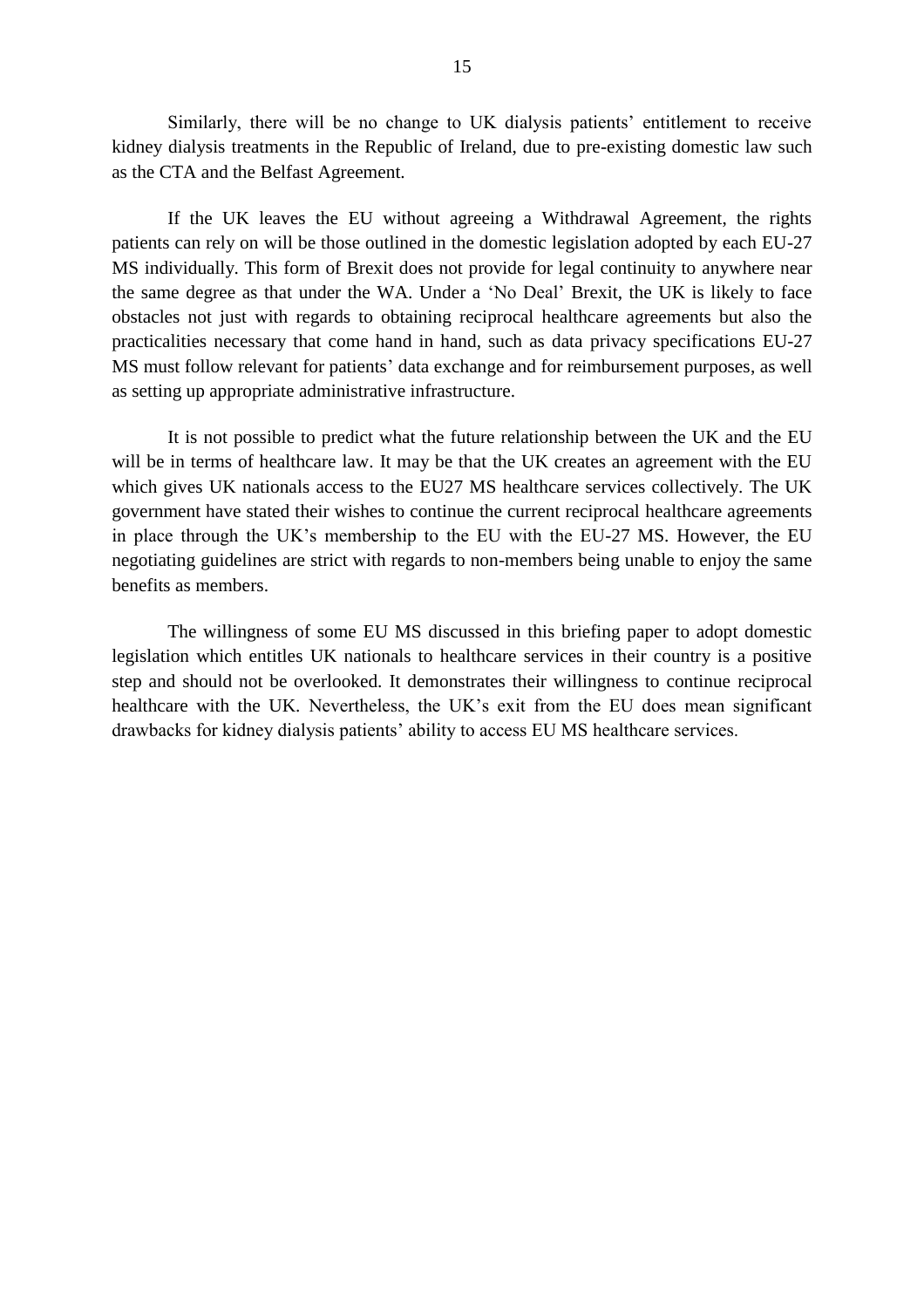# **References**

# UK Domestic Legislation

Common Travel Area (This is embodied in many legal instruments, which are not listed here.)

European Union (Withdrawal Agreement) Bill 2017-2019

Immigration Rules: Appendix EU.

The Belfast Agreement 1998

The EU (Withdrawal) Act 2018

The Healthcare (European Economic Area and Switzerland Arrangements) Act 2019

The Immigration (European Economic Area Nationals) (EU Exit) Order 2019

The National Health Service (Charges to Overseas Visitors) Regulations 2015

The National Health Service (Charges to Overseas Visitors) (Amendment etc.) (EU Exit) Regulations 2019 No. 516.

The National Health Service (Charges to Overseas Visitors) (Amendment etc.) (EU Exit) Regulations 2019 No. 516, Explanatory Memorandum.

## EU Legislation

Directive 2011/24/EU

Directive 95/46/EC

Regulation (EU) 2016/679

Regulation 500/2019/EC

Regulation 679/2017/EC

Regulation 883/2004/EC

The Treaty of the European Union 2008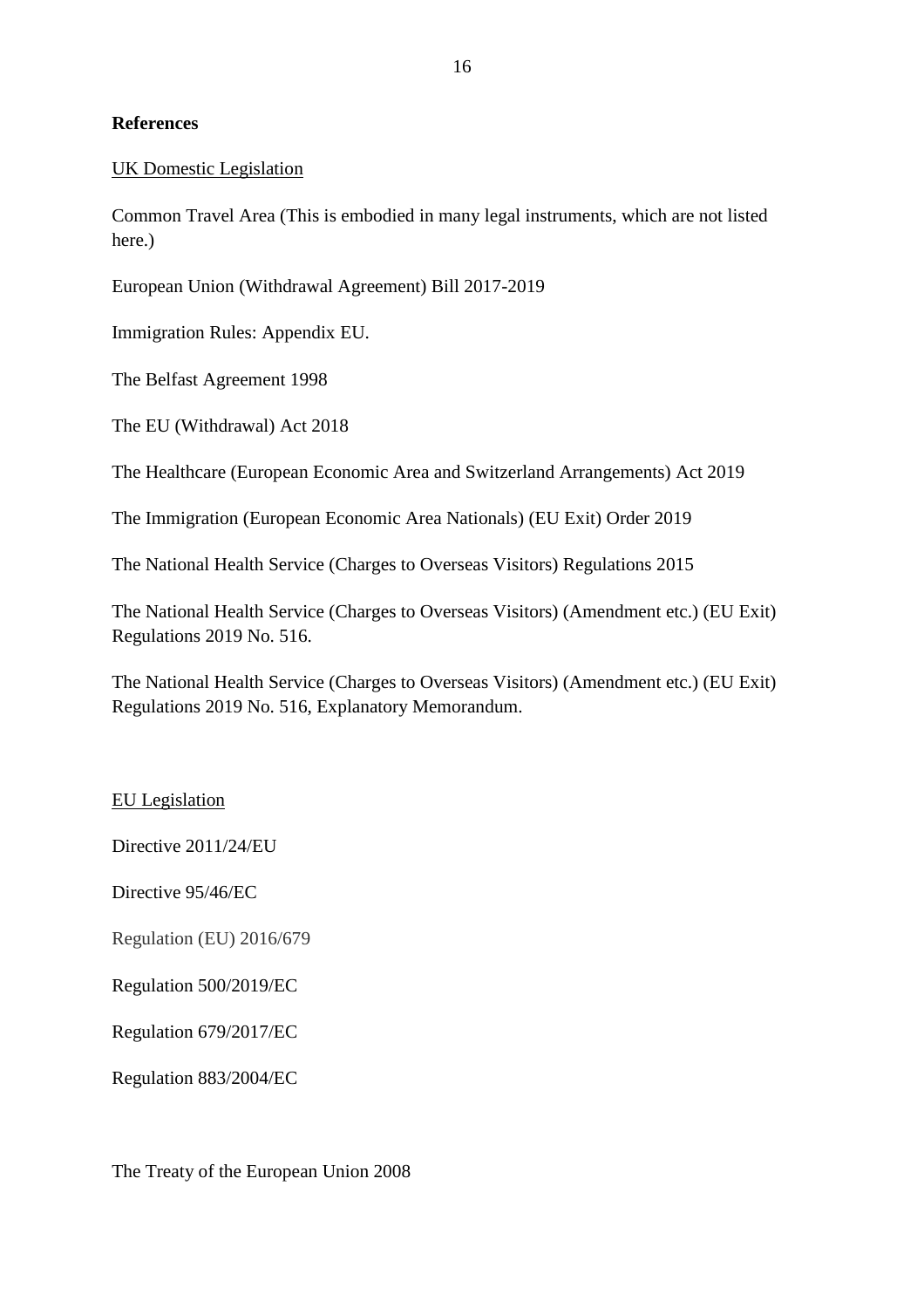The Treaty on the Functioning of the European Union 2008

The Withdrawal Agreement 2018

Domestic Legislation in other MS

Greece: Law 4604/2019

Italy: No Deal Decree

France: Ordinance no 2019-76

Spain: Royal Decree-Law 5/2019

Ireland: Withdrawal of the United Kingdom from the European Union (Consequential Provisions) Act 2019

# Consultation and Briefing Papers

British Medical Association, *Reciprocal healthcare between the UK and the EU* (Briefing Paper 20170835 2017).

Secretary of State for Health and Social Care, 'Government response to the House of Lords European Union Committee, 13<sup>th</sup> report of session 2017-19, 'Brexit: reciprocal healthcare' (Cm 9634, 2018) Department of Health and Social Care.

Thomas Powell, *Healthcare (International Arrangements) Bill 2017-2019* (Briefing Paper Number 08435 2019) House of Commons Library.

Vaughne Miller, *EU Preparations for a no-deal Brexit*, (Briefing Paper Number 8547 2019) (House of Commons Library).

# Websites

Aamann P, 'European Council (Art. 50) Guidelines For Brexit Negotiations – Consilium' (*Consilium.europa.eu*, 2017) <https://www.consilium.europa.eu/en/press/pressreleases/2017/04/29/euco-brexit-guidelines/> accessed 22 June 2019.

Affairs D, 'Brexit Negotiations - Department Of Foreign Affairs And Trade' (*Dfa.ie*, 2019) <https://www.dfa.ie/brexit/brexit-negotiations/> accessed 19 June 2019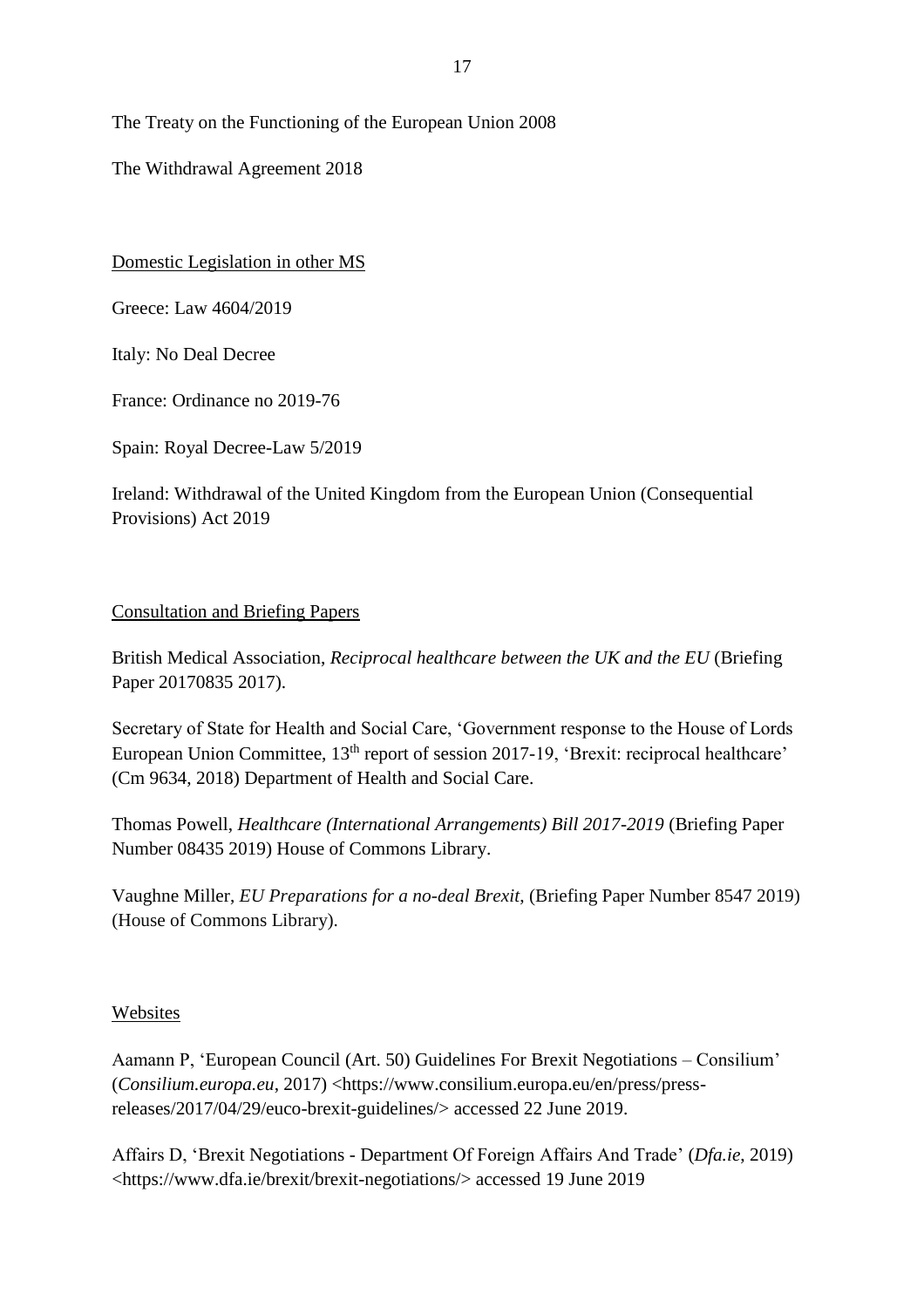'Apply for A Free EHIC (European Health Insurance Card)' (*nhs.uk*, 2019) <https://www.nhs.uk/using-the-nhs/healthcare-abroad/apply-for-a-free-ehic-european-healthinsurance-card/> accessed 11 June 2019.

'Apply To The EU Settlement Scheme (Settled And Pre-Settled Status)' (*GOV.UK*) <https://www.gov.uk/settled-status-eu-citizens-families/applying-for-settledstatus?utm\_campaign=EUSS&utm\_medium=paid\_search&utm\_source=Google&gclid=Cjw KCAjwvJvpBRAtEiwAjLuRPX6bM04dq8WO98xUlm9IJ-BMw1qaWDiF5d92gbGow8ploMvRxAzgcBoCPu0QAvD\_BwE&gclsrc=aw.ds> accessed 11 July 2019.

Citizens' Rights - EU Citizens In The UK And UK Nationals In The EU Policy Paper (Department for Exiting the European Union) <https://assets.publishing.service.gov.uk/government/uploads/system/uploads/attachment\_dat a/file/790570/Policy\_Paper\_on\_citizens\_rights\_in\_the\_event\_of\_a\_no\_deal\_Brexit.pdf> accessed 14 June 2019

'Common Travel Area Guidance' (*GOV.UK*) <https://www.gov.uk/government/publications/common-travel-area-guidance/commontravel-area-guidance> accessed 11 July 2019.

Department for Digital, Culture, Media & Sports, 'Data protection if there's no Brexit deal*'*  https://www.gov.uk/government/publications/data-protection-if-theres-no-brexit-deal/dataprotection-if-theres-no-brexit-deal. Accessed 17 June 2019.

Dodwell S, 'Losing the Right To Access Dialysis Abroad Would Be A Kick In The Teeth' (*Nhsconfed.org*) <https://www.nhsconfed.org/blog/2017/10/losing-the-right-to-accessdialysis-abroad-would-be-a-kick-in-the-teeth> accessed 19 June 2019.

'Electronic Exchange Of Social Security Information (EESSI) - Employment, Social Affairs & Inclusion - European Commission' (*Ec.europa.eu*) <https://ec.europa.eu/social/main.jsp?catId=869> accessed 3 July 2019.

European Commission Memo, 'Questions and Answers – the rights of EU and UK citizens, as outlined in the Withdrawal Agreement' (2018) <https://ec.europa.eu/commission/sites/beta-political/files/2018-11- 26\_qa\_citizens\_rights\_en\_0.pdf> accessed 25<sup>th</sup> June 2019.

'European Commission - PRESS RELEASES - Press Release - Brexit Negotiations: What Is In The Withdrawal Agreement' (*Europa.eu*, 2018) <http://europa.eu/rapid/pressrelease\_MEMO-18-6422\_en.htm> accessed 17 June 2019

European Commission, *Draft Agreement On The Withdrawal Of The United Kingdom Of Great Britain And Northern Ireland From The European Union And The European Atomic*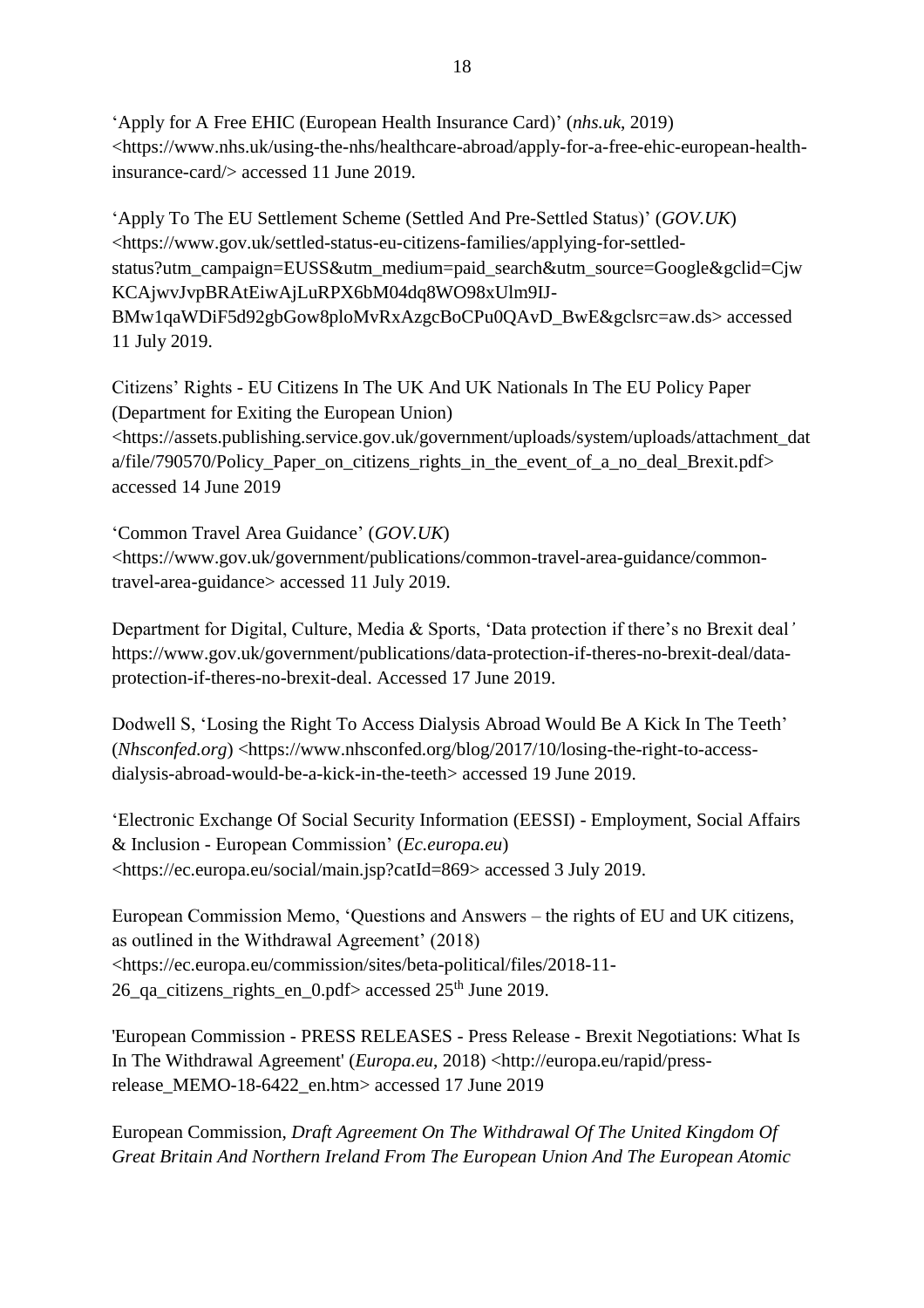*Energy Community*. (Europa 2018) <https://ec.europa.eu/commission/sites/betapolitical/files/negotiation-agreements-atom-energy-15mar\_en.pdf> accessed 13 June 2019

Febbi S and Cefaro D, 'Brexit: "Brexit Decree" And Bank Of Italy's Requirements For UK And Italian Financial Institutions' (*Bird & Bird*, 2019) <https://www.twobirds.com/en/news/articles/2019/uk/brexit-decree-and-bank-of-itallsrequirements-for> accessed 19 June 2019.

Hawkins N, '(BLOG) Please Don't Take Away My EHIC Card' (*Kidney Care UK*, 2019) <https://www.kidneycareuk.org/news-and-campaigns/news/please-dont-take-away-my-ehiccard/> accessed 17 June 2019.

**'**Healthcare (European Economic Area And Switzerland Arrangements) Bill – Hansard' (*Hansard.parliament.uk*, 2019) <https://hansard.parliament.uk/lords/2019-03- 19/debates/759004D8-D2CB-40B7-9A82-

B8EC98B29884/Healthcare(EuropeanEconomicAreaAndSwitzerlandArrangements)Bill> accessed 17 June 2019.

'Healthcare In Ireland' (*nhs.uk*, 2019) <https://www.nhs.uk/using-the-nhs/healthcareabroad/healthcare-when-travelling-abroad/healthcare-in-ireland/> accessed 11 July 2019.

Home Affairs Sub-Committee, 'Select Committee on the European Union' (2017) < http://data.parliament.uk/writtenevidence/committeeevidence.svc/evidencedocument/euhome-affairs-subcommittee/brexit-reciprocal-healthcare/oral/75923.html> accessed 13<sup>th</sup> June 2019.

House of Lords Home Affairs Sub-Committee Select Committee on the European Union, 'Brexit: reciprocal healthcare' (2017)

<http://data.parliament.uk/writtenevidence/committeeevidence.svc/evidencedocument/euhome-affairs-subcommittee/brexit-reciprocal-healthcare/oral/75923.html> accessed  $13<sup>th</sup>$  June 2019.

'How Brexit Will Affect Patients In The UK - UK In A Changing Europe' (*UK in a Changing Europe*, 2018) <https://ukandeu.ac.uk/how-brexit-will-affects-patients-in-the-uk/> accessed 13 June 2019

ICO, 'Data protection and Brexit' https://ico.org.uk/for-organisations/data-protection-andbrexit/ accessed 17 June 2019.

Kidney Care UK, 'Briefing Paper: Dialysis Patients And Access To Free Health Care: A Special Case;' (*Nhsconfed.org*) <https://www.nhsconfed.org/- /media/Confederation/Files/public-access/European-Office/Kidney-Care-EHIC-Fact-Sheet.pdf?la=en&hash=24EA47EB08182D84E8BFB360168B3ACB98A4E468> accessed 19 June 2019